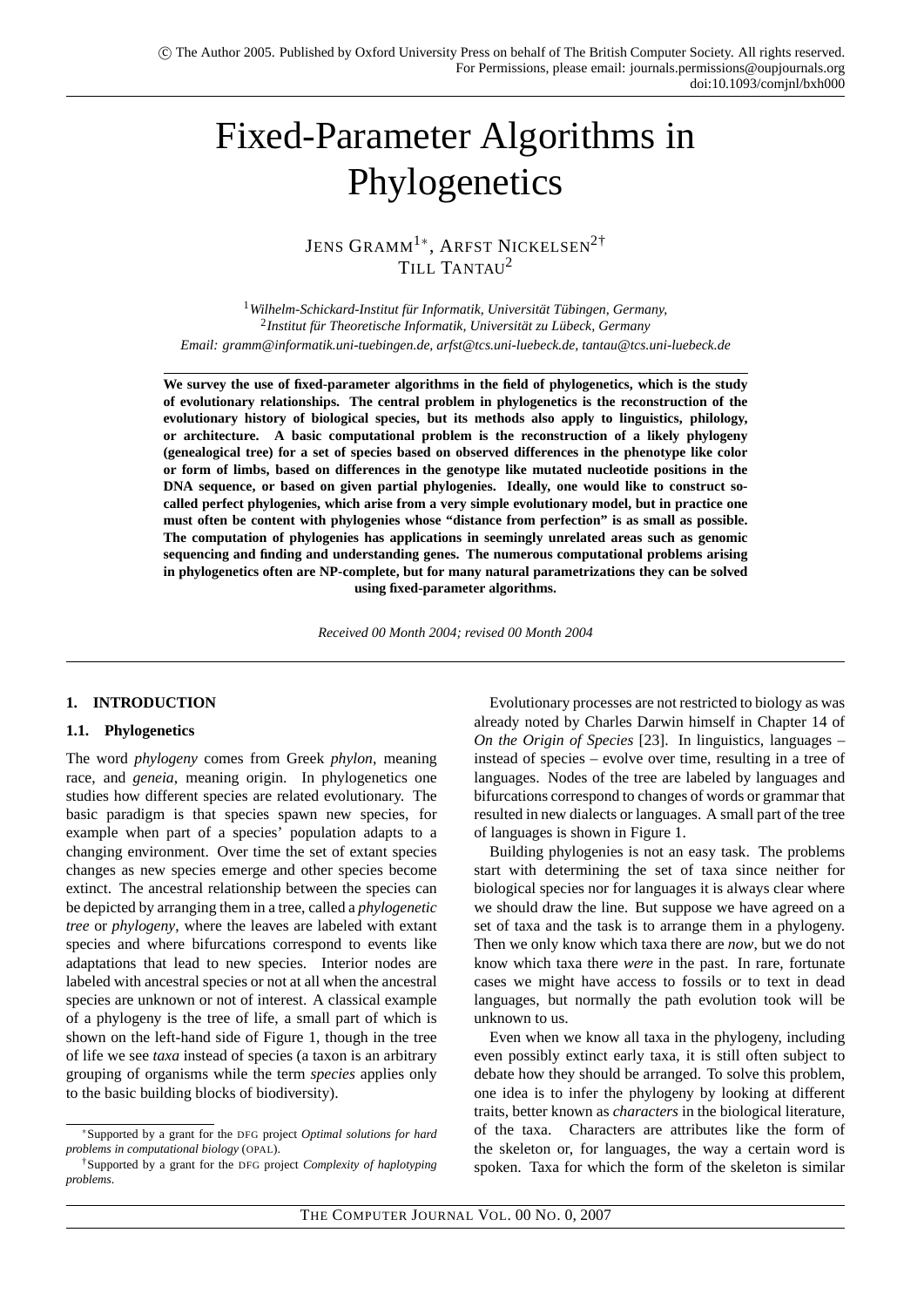

**FIGURE 1.** Excerpts of two important phylogenies. In the left phylogeny, taxa label only leaf nodes. The shown portion of the tree of languages is taken from taken from [55].

or languages for which a word is spoken in a similar way should be in the same subtree of the phylogeny. The joint information from many characters will often leave us with a single phylogeny or at least few possible ones. In biology, principal sources of characters are the phenotype of a taxon, which is roughly "the way the organisms of the taxon look," but also genomic information like which genes are present in the organisms of a taxon. In linguistics, characters include pronunciation, word order, and more generally grammatical structure.

The construction and study of phylogenetic trees has many applications. First of all, a phylogeny allows us a glimpse at how evolution works and can help us in classifying organisms. Second, we can compare multiple phylogenies built for the same set. For example, one can build two phylogenies of languages, the first based on linguistic traits and the second based on the genetic traits of the speakers of the language. The resulting phylogenies will match in large parts, but the places where they do not match may be especially interesting, indicating for instance that a population may have switched to another language for some reason. A third, rather intriguing application of phylogenies is their use as measures in other applications. One such application is the *haplotype phase determination problem,* presented in detail in Section 7.2. The output for this problem is a set of taxa, but a large number of different sets of taxa are possible outputs *a priori*. The tricky part is not so much *filtering out* the biologically most likely solution, but *measuring* how likely a solution is. An elegant

way of doing this is to declare those sets of taxa as "good solutions" that can be arranged in a phylogeny.

#### **1.2. Computational Problems in Phylogenetics**

The most fundamental problems in phylogenetics are not computational in nature. Deciding what exactly counts as a taxon, choosing a set of characters, or deciding which states a taxon is in are not computational problems, but require human experience and judgment. However, once these decisions have been made, numerous computational problems arise that cannot be solved "by hand" when large amounts of input data need to be processed, as is the case in phylogeny-based haplotyping, for instance. In the following we give an overview of the computational problems that we address in this survey; good starting points for further coverage of computational issues in phylogenetics are [34, 44, 63, 71].

A fundamental computational problem in phylogenetics is the construction of a phylogeny for a given set of taxa (detailed mathematical definitions are given later). We are also given a set of characters and we know for each character and each taxon the *state* of the taxon with respect to the character. For example, when the taxa are elephants and mice and the characters are size and color, elephants are in the state "big" with respect to the character size and "gray" with respect to the character color, mice are in the states "small" and "gray." State information for taxa and characters is typically arranged in matrices such as the ones shown in Tables 1 and 2.

One has to choose a model of evolution that says which phylogenies are considered good explanations of the observed character-state matrix. A basic model is the following: All taxa sharing a state for some character are descendants of the same taxon. For example, if some mutation causes elephants to be the first "big" animals, this model insists that all other "big" animals must be descendants of elephants. One possible way of checking whether this model applies to a phylogeny is to check, whether for each character and each pair of states the path between any two taxa in the first state and the path between any two taxa in the second state do not intersect. Such a phylogeny is called *perfect*. Naturally, the model is rather crude since, after all, not all large animals are related, and the model is regarded as overly simplifying by practitioners; but see the discussion after Definition 2.2 for a justification why we focus on perfect phylogenies nevertheless.

A second set of computational problems arises when it is not possible to arrange taxa in a perfect phylogeny. We then have several options: First, we can lower our standards of what counts as a good phylogeny by allowing a small number of "backward mutations" in the tree. Second, we can still try to find a perfect phylogeny, but only for a subset of the taxa or for a subset of the characters. Third, we can claim that the data must be in error and try to find a way – as little disruptive as possible – to modify the data such that a perfect phylogeny can be obtained. While this is not advisable in general (we cannot simply claim that elephants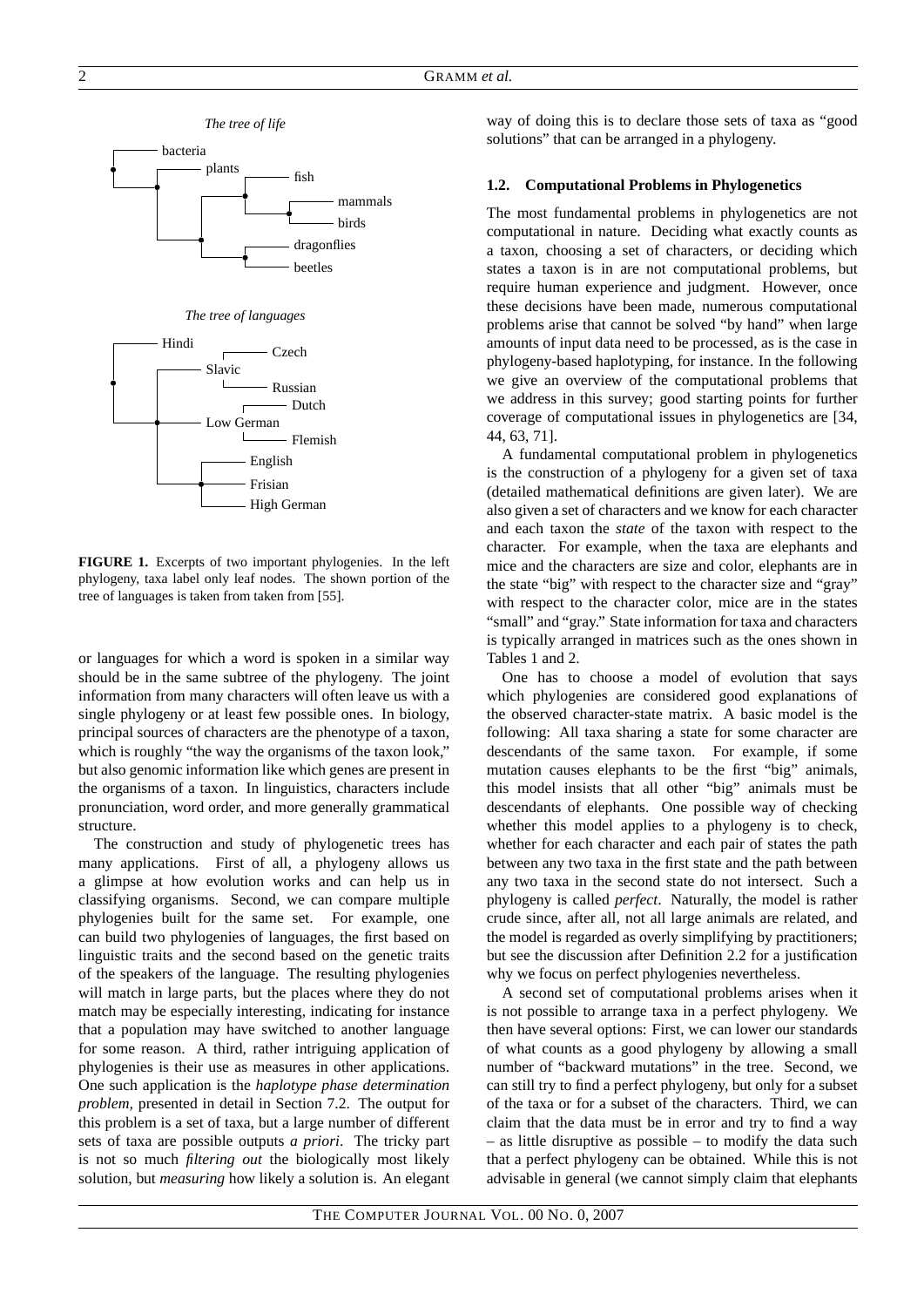**TABLE 1.** A character-state matrix for programming languages. The "taxa" are the six programming languages on the left. The "characters" are the symbol used to start a scope, the keyword used to start a module, the question of whether built-in forloops exist, and the question of whether it is permissible to reassign another value to a variable. This matrix cannot be arranged in a perfect phylogeny, but if we remove the "taxon" TEX, which did not inherit its syntax from another programming language, the remaining rows can.

| Language | scope start | module start | for-statement | variable reassignment |
|----------|-------------|--------------|---------------|-----------------------|
| Pascal   | begin       | unit         | yes           | allowed               |
| Modula   | begin       | module       | yes           | allowed               |
| Haskell  |             | module       | no            | not allowed           |
|          |             |              | yes           | allowed               |
| Java     |             | package      | yes           | allowed               |
| TFX      |             |              | no            | allowed               |

can fly, just to fit them into a perfect phylogeny), genomic data is often obtained through laboratory processes in which one cannot avoid a percentage of wrong entries.

Phylogenies need not always be constructed "from scratch" based on character state data. Rather, we often have access to *partial* phylogenies that are subtrees of the phylogeny sought for. An example is the tree of life: We do not wish to construct this tree based on an enormous character database for millions of taxa. Rather, the problem is to merge many different small phylogenies from the literature into one big phylogeny, appropriately called a *supertree.* For a related problem we also do not construct phylogenies from scratch, but we are given several complete candidate phylogenies obtained through external means and our job is to compute biologically meaningful *distances* between them – a difficult problem all by itself.

New, even more difficult computational problems arise when our data is incomplete, which is often the case. For certain characters and taxa we simply might not know the state: we may not know the translation of a word into a certain language or the genomic sequencing process may have failed to determine the base at a certain nucleotide position. In such cases we do not only need to find a good phylogeny, but we must also fill in the missing entries in a sensible manner. Needless to say that this often introduces a whole new level of complexity.

#### **1.3. Parametrization and Phylogenetics**

Most computational problems in phylogenetics turn out the be NP-complete, forcing us to look for heuristics, approximation algorithms, or fixed-parameter algorithms. The fixed-parameter approach turns out to be especially successful.

The reason for this success is that a number of problem parameters are, indeed, small in realistic instances for phylogenetic problems – like the number of states per character, the number of characters, or our tolerance for errors. The number of states per character, for instance, is at most four (and in many cases even two) whenever genomic data is involved (nature kindly uses only four nucleobases) and the running time of many algorithms is exponential in the number of states per character, but polynomial otherwise. Next, the number of characters in input matrices is large in general (Smith lists 138 different characters for a set of lice species [72]), but it is sometimes possible and necessary to partition the character set into small subsets and apply algorithms only to these small subsets.

In the course of the present paper we will see other examples of parameters that are small in practice, allowing us to construct efficient, exact algorithms for many computational problems arising in phylogenetics.

#### **1.4. Goals and Overview**

The central goal of this survey is to highlight selected fixed-parameter algorithms from the area of phylogenetics. The chosen examples are intended to illustrate the diversity of computational problems for which fixed-parameter algorithms have been developed within the area of phylogenetics.

We address this survey to readers interested in computational issues and algorithmics and assume no detailed knowledge about biology. We try to give illustrative examples and explanations, as space permits, accessible to non-experts. We assume that you are familiar with fixed-parameter algorithms, but most theorems can be understood without knowledge about parametrized complexity classes – they only come into play in the concluding summary. For an introduction to fixed-parameter theory, see for example the two monographs [27] and [61]. Except for the short proofs of a few easy new results that we include for completeness, no detailed proofs are included in this survey, but we tried to at least sketch some proof ideas of theorems from the literature.

In Section 2 we introduce (one possible version of) the formal problem of constructing a perfect phylogeny and study how the parameters *number of taxa*, *number of characters*, and *number of states per character* influence the tractability of the problem. In Section 3 we study ways of measuring the deviation of a given phylogeny from "perfection." Section 4 treats problems where the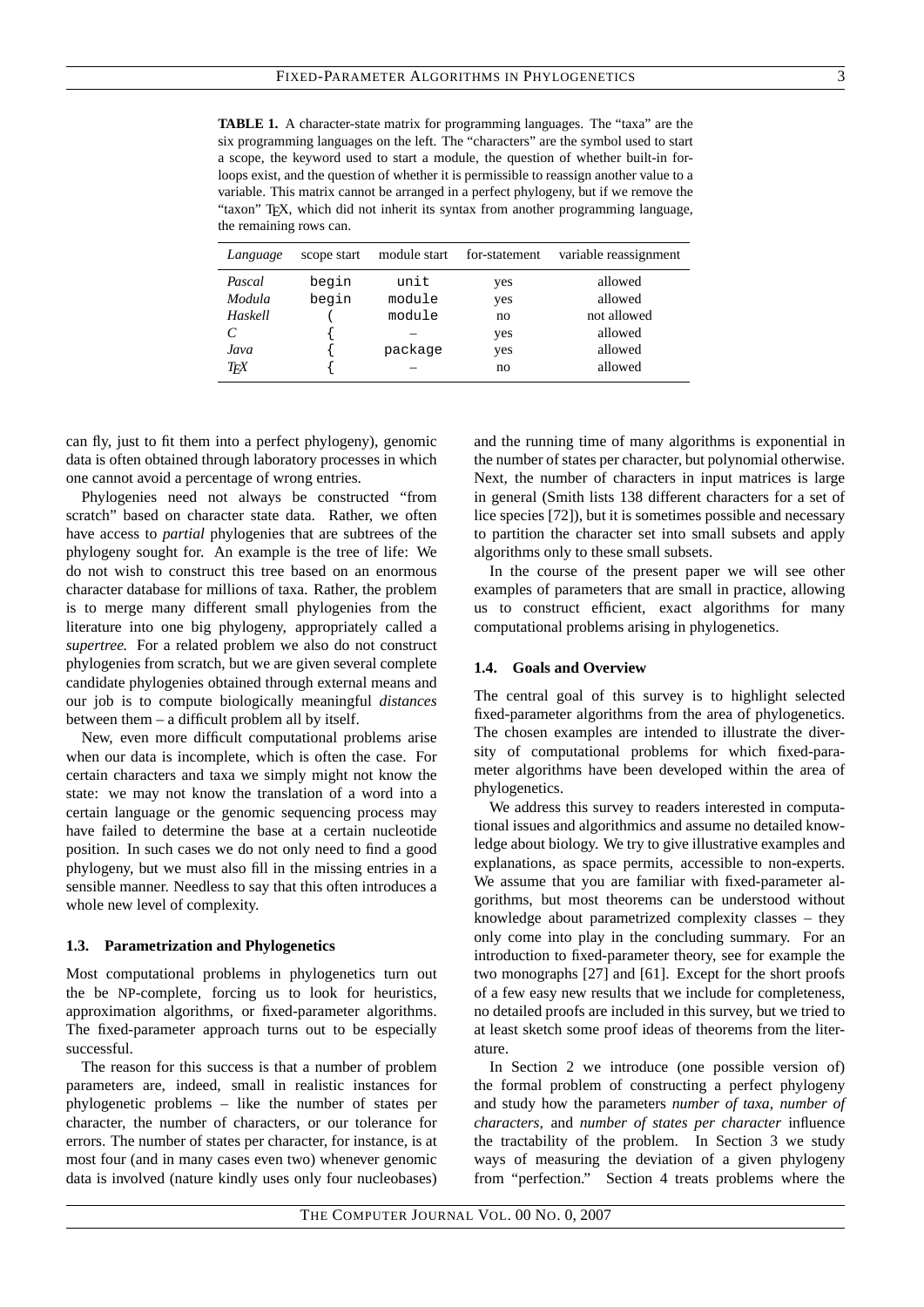task is to find a phylogeny that is near to perfection with respect to the introduced measures. In Section 5 we look at problems where the task is to compute distances between phylogenies. In Section 6 the problem of merging several partial phylogenies is treated. In Section 7 we consider applications in which the aim is not to construct a phylogeny but where its construction is just a means to an end, namely finding regulatory genomic elements, or determining haplotype phase. In the conclusion we summarize the complexity-theoretic results in a table and give an outlook.

## **2. CONSTRUCTION OF PERFECT PHYLOGENIES**

In this section we study how difficult it is to construct a perfect phylogeny. First, we define the problem PP (perfect phylogeny) formally, and discuss possible variations. Then we look at what happens when we fix one of the three central parameters *number of taxa*, *number of characters*, and *number of states per character*.

#### **2.1. Formalization of the Perfect Phylogeny Problem**

Fix a set *C* of *characters*, like size or color, and for each character  $c \in C$  fix is a set  $\Sigma_c$  of states for this character, like  $\Sigma_{\text{size}} = \{\text{small}, \text{medium}, \text{big}\}.$  Then the input for the perfect phylogeny problem is a set *S* of taxa together with one mapping for each taxon  $s \in S$ , each of which assigns an element of  $\Sigma_c$  to each character  $c \in C$ .

There are three natural parameters in such inputs:

- (i) The number *n* of taxa.
- (ii) The number *m* of characters.
- (iii) The maximum number  $r$  of states a character can have.

For computational issues the names of the characters, of the states for each character, and even of the taxa are not really important. Therefore, we can make the notation simpler by assuming that the set *S* of taxa is  $\{1, \ldots, n\}$ , the character set *C* is  $\{1, \ldots, m\}$ , and each state set is  $\Sigma_i =$  $\{0,\ldots,r-1\}$ . It is customary to start the states with 0 so that if there are just two states, then they are 0 and 1. The states of a taxon can now be described by a vector from the set  $\Sigma_1 \times \cdots \times \Sigma_m = \{0, \ldots, r-1\}^m$ . Thus, the *n* input taxa are described by length-*m* vectors of numbers from  $\{0,\ldots,r-1\}$ . Another way to think about the input is in terms of an  $(n \times m)$ -matrix with entries from  $\{0, \ldots, r-1\}$ . Be cautioned that in the biological literature these matrices are sometimes presented in transposed form.

Before we define *perfect* phylogenies, let us first define *phylogenies*.

DEFINITION 2.1 (PHYLOGENY). *Let A be a matrix describing n taxa. A* phylogeny for the matrix *A is a tree T whose node set V is labeled using a labeling function*  $l: V \rightarrow \{0, \ldots, r-1\}^m$  *such that:* 

- (i) *Every row of A, that is, each taxon's state vector, is a label of some node in T .*
- (ii) *The labels of the leaves of T are rows of A. (By comparison, the labels of inner nodes correspond to*



**FIGURE 2.** One possible perfect phylogeny for the character-state matrix from Table 2. The labels assigned to the vertices of the phylogeny are shown in parentheses.

## *ancestral taxa, which need not, but may, be part of the input.)*

Be cautioned that phylogenetic *trees* may not always be the best way of describing evolutionary relationships, because they do not account for so-called *horizontal gene transfers* in which a gene is transfered between unrelated taxa by a "mixing" of the genetic material. In a study of conserved loci in bacterial pathogens Feil et al. [33] conclude that for lineages within a species "over the long term, the impact of relatively frequent recombination is to obliterate the phylogenetic signal in gene trees such that the relationships between major lineages of many bacterial species should be depicted as a network rather than a tree." Indeed, comparisons of the different genomes that were sequenced during the last decade show that such transfers are quite frequent, threatening the very idea of trying to explain evolutionary history using trees, see the reviews [65] or [79] for an overview and as literature starting points. In the present survey we restrict attention to phylogenetic *trees*, nevertheless, since we should try to understand these first, before tackling the more difficult phylogenetic *networks*. We come back to phylogenetic networks in the outlook at the end of this paper.

Recall that in the evolutionary model behind perfect phylogeny all taxa sharing a state for some character have the same ancestor. This can be formalized as follows:

DEFINITION 2.2 (PERFECT PHYLOGENY). *A phylogeny is* perfect *if for every character*  $c \in C$  *and every state*  $j \in \Sigma_c = \{0, \ldots, r-1\}$ *, the graph induced by the set of nodes labeled by a state vector*  $(s_1, \ldots, s_m)$  *with*  $s_c = j$  *is connected.*

DEFINITION 2.3 (PERFECT PHYLOGENY). *The input for the problem* PERFECT PHYLOGENY *(abbreviated* PP*) is a character-state matrix A for n taxa. The task is to decide whether there exists a perfect phylogeny for A.*

Some remarks on the definition are in order both with respect to its biological relevance and to the chosen mathematical formalization.

Concerning the biological relevance, one can object that real biological character-state matrices rarely admit a perfect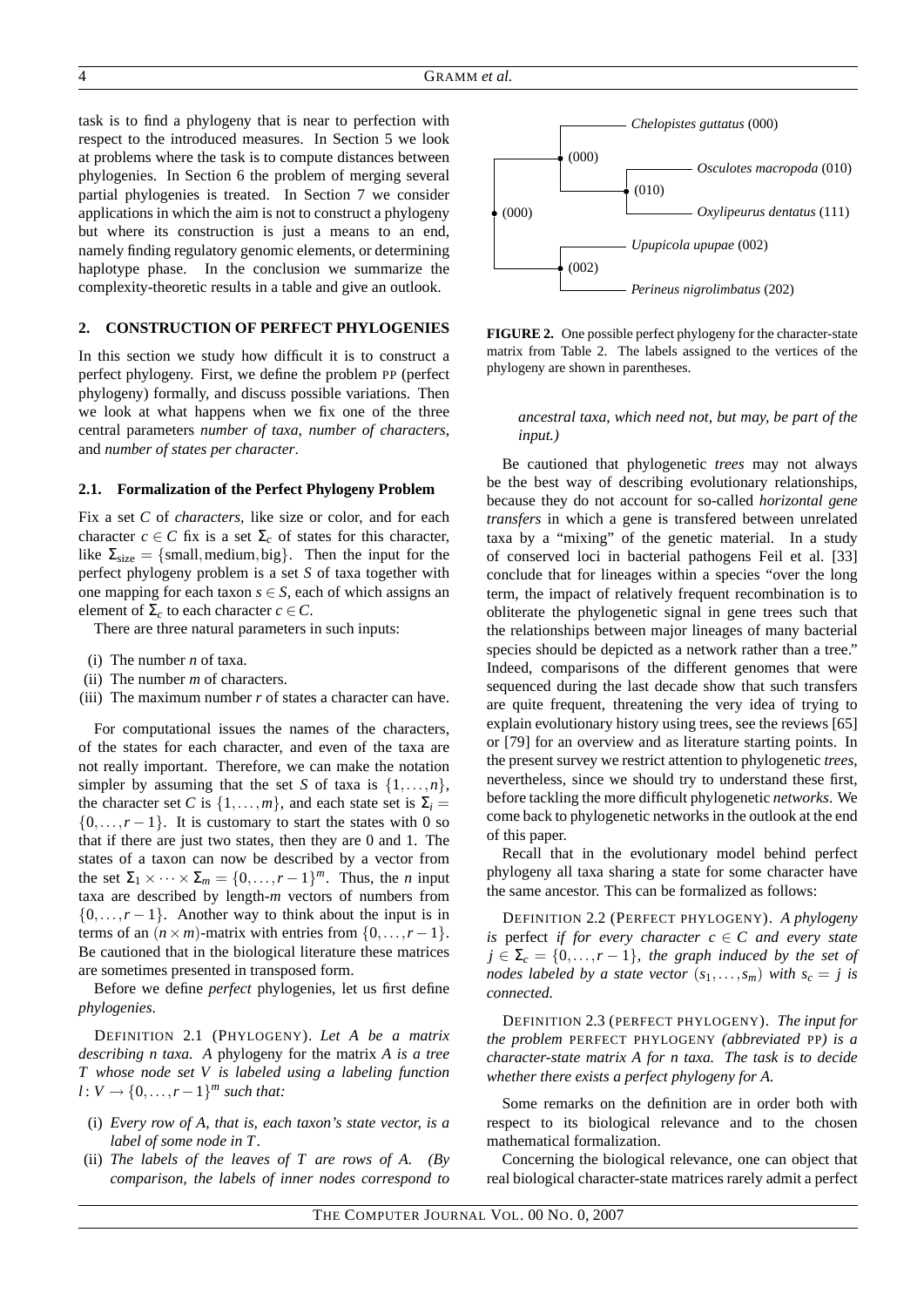**TABLE 2.** Character-state matrix that is an instance of PP. It is a submatrix of a much larger character-state matrix, compiled by Smith [72], that contains entries for 56 species and 138 characters. In the above matrix, the five rows are five different lice species from the suborder Ischnocera (Phthiraptera).

These lice are permanent parasites of many birds and mammals throughout the world. The columns are three characters referring to the form of the head of adult lice. The numbers in the matrix encode the different states of the characters. For example, for the character *marginal carina* the 0-entries mean that the adult marginal carina "forms a complete thickened band running anteriorly around the preantennal region of the head" and the 1 entries mean that it "forms a band which is interrupted laterally (partially or completely), medially (dorsally and/or ventrally) or both" [72].

| <i>Species</i>         | hyaline<br>margin | marginal<br>carina | premarginal<br>carina |
|------------------------|-------------------|--------------------|-----------------------|
| Chelopistes guttatus   |                   |                    |                       |
| Osculotes macropoda    |                   |                    |                       |
| Oxylipeurus dentatus   |                   |                    |                       |
| Upupicola upupae       |                   |                    |                       |
| Perineus nigrolimbatus |                   |                    |                       |

phylogeny. For example, Table 2 displays a real-life instance of PP and a perfect phylogeny for this matrix is shown in Figure 2. However, this table just a small part of a much larger matrix compiled by Smith [72] and the whole matrix does not admit a perfect phylogeny. Nevertheless, there are several reasons why we should still study perfect phylogenies.

- PP is in some sense the most basic computational problem in phylogeny construction and we would like to understand this problem well before we attack more complicated settings.
- Even if data cannot be arranged in a perfect phylogeny, we may still try to find a phylogeny that is "as perfect as possible," see Section 4.
- There are biological settings where the perfect phylogeny model works quite well. Consider *single nucleotide polymorphism sites* (SNP sites) for instance, which are specific base positions in the genome where we observe a variation across the population. The base (state) at such a position might have been adenine originally and a mutation caused it to change to cytosine in part of the population. Such mutations are rare – often SNP sites are hundreds of bases apart. If SNP mutations occur randomly, it is extremely unlikely that the same site will mutate more than once; and having at most one mutation per site exactly defines the evolutionary model of perfect phylogenies. Note, however, that this argument breaks down when the chromosomal crossing over effect has to be taken into account and the perfect phylogeny model for SNPs works only when a small number of SNP sites are considered.

Concerning the mathematical formalization of perfect phylogenies, we chose a broad definition for this survey. We allow an arbitrary tree topology, the input taxa can be found both at the leaves and at inner nodes, and the same label may be found at different nodes. We only insist that there are no superfluous leaves, even though this condition is not strictly necessary either. Other definitions in the literature impose more structure on perfect phylogenies.

- It is often required that the set of leaf labels equals the set of rows of the input matrix, that is, it is not allowed to place a taxon only at inner nodes. A perfect phylogeny in the sense of Definition 2.2 can be turned into a phylogeny with the input taxa at the leaves by adding a pending leaf to all inner nodes that harbor an input taxon.
- It is often convenient to have more control over the tree topology. It is particularly convenient to consider binary trees, which are trees in which every node either has degree one (leaves) or degree three (inner vertices). This can also be achieved easily: Replace all nodes of too high degree by small binary trees with all nodes labeled by the original node's label; and remove all nodes of degree two while joining their adjacent nodes.
- It is sometimes useful to impose the quite natural condition that all labels are distinct. This can be accomplished by contracting subtrees whose nodes all have the same label (and, indeed, sets of nodes that are labeled identically must form a connected subtree in a perfect phylogeny). However, this contraction process may destroy the binary tree property and also the property that input taxa must label leaves.

In a perfect phylogeny there is no designated root node and, in general, it may be debatable which taxon should be considered the "root." If, for whatever reason, a root node has been chosen, the phylogeny is called *directed*.

Having defined (the decision version of) the perfect phylogeny problem, the natural question is, how difficult is this problem? Unfortunately, it is NP-complete.

THEOREM 2.1 ([15, 73]). PP *is* NP*-complete.*

This result suggests that in order to tackle the problem we must look at restricted versions. We do so by fixing the different central parameters number *n* of taxa, number *m* of characters, and the maximum number *r* of states per character.

# **2.2. Number of Taxa as the Parameter**

The first restriction is to limit the number *n* of taxa in the input. Intuitively, if there are just, say, four taxa, it should not be particularly hard to find out whether we can arrange them in a perfect phylogeny – after all, there are only a fixed number of tree topologies for them.

THEOREM 2.2. PP can be solved in time  $O(2^n n! \cdot m)$ .

*Proof.* For a fixed binary tree topology *T* and a one-to-one assignment of elements in *S* and leaves of *T*, it can be tested in time  $O(nm)$  whether the the inner nodes of  $T$  can be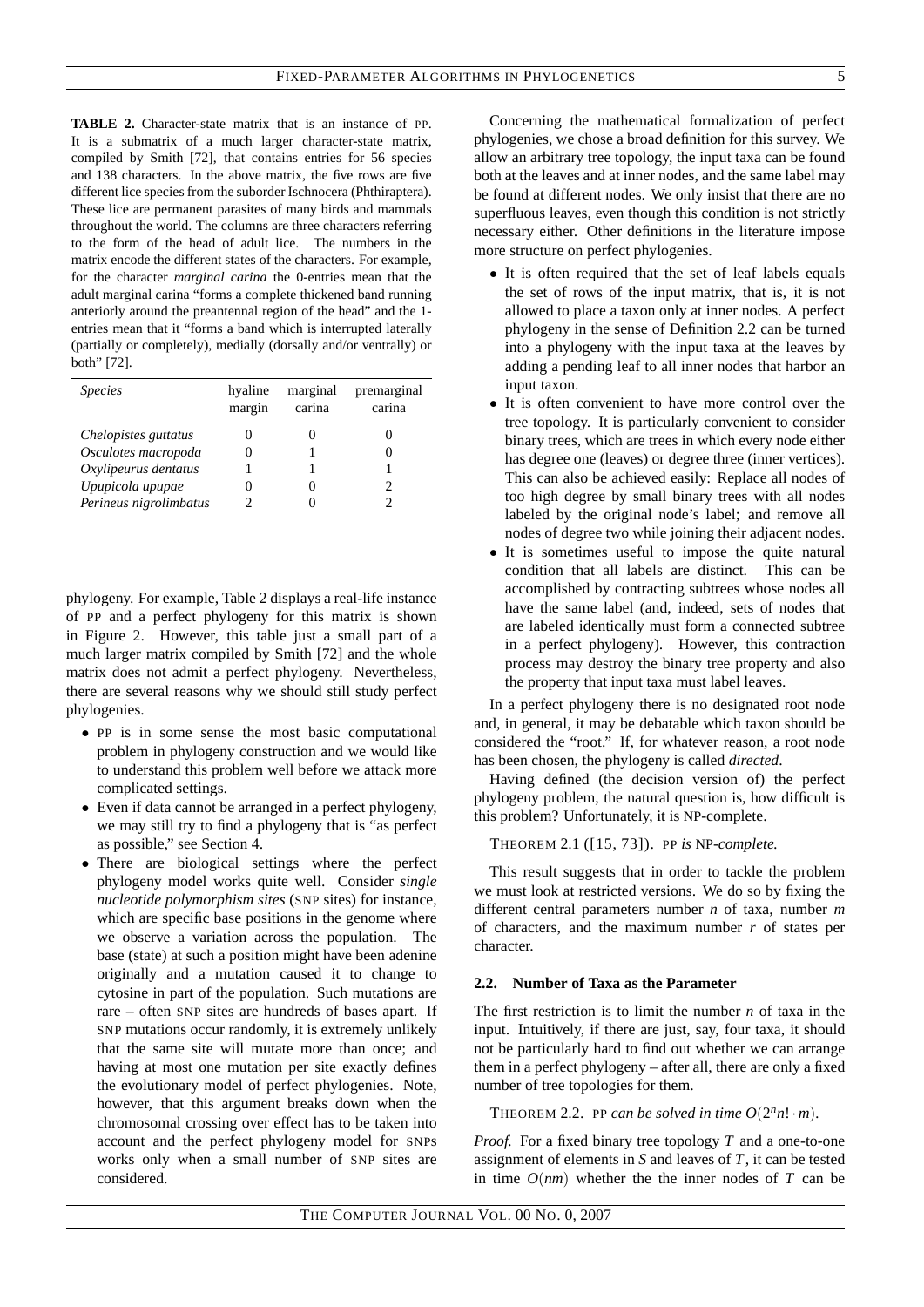labeled in a way such that *T* is a perfect phylogeny for *S*. The number of possible binary trees with *n* distinctly labeled leaves is known to be  $1 \cdot 3 \cdot 5 \cdot ... \cdot (2n-5) \leq 2^n(n-2)!$ . Therefore, enumerating all binary trees for *S* and testing each for being a perfect phylogeny for *S* yields the stated running time.  $\Box$ 

Theorem 2.2 shows that our intuition was correct and PP is (more or less trivially) fixed-parameter tractable with respect to *n*. The sketched algorithm is very simple and cannot handle a number *n* of taxa that is greater than perhaps 10 – while in practical situations we typically have over a hundred taxa. More clever exhaustive search algorithms in phylogenetics push the maximum number of taxa that can be handled to between 12 on desktop machines and about 15 on workstations; but what we really would like to find is a fixed-parameter algorithm for the parameter *n* based, ideally, on a kernelization algorithm followed by a search tree algorithm, yielding a running time as the one stated in the below open problem.

OPEN PROBLEM 2.3. Is there a fixed-parameter algorithm for PP with respect to the parameter  $n$  with a running time in  $O(c^n + (mr)^{O(1)})$  for some *c* close to 1?

#### **2.3. Number of Characters as the Parameter**

Returning to an arbitrary number of taxa, we now have a look at what happens when we fix the number *m* of characters. This is justified in an important practical application. As argued by Gusfield in [45], the perfect phylogeny model explains genomic variations well when crossing over effects are not present. This implies that for *short* genomic sequences, the perfect phylogeny model applies, and for longer sequences, we can try to partition the sequence into short intervals and derive perfect phylogenies for these small sets of characters.

Once more, the intuition is that it should be easy to find a perfect phylogeny if there are only, say, three characters and, indeed, Morris, Warnow, and Wimer present an algorithm with the following running time:

THEOREM 2.4 
$$
(56]
$$
. PP can be solved in time

$$
O(r^{m+1}m^{m+1}+nm^2).
$$

*Sketch of proof ideas.* The idea is to show that PP is polynomially equivalent to the problem of triangulating colored graphs. For this latter problem we are given a graph  $G = (V, E)$  and a coloring  $c: V \rightarrow C$ , and the task is to find a supergraph  $G'$  of  $G$  that is properly colored by  $c$  and that is triangulated (every cycle of length at least four contains a chord). The number of colors for the triangulated colored graphs problem corresponds to the number of characters in PP. П

Using a different approach, Agarwala and Fernández-Baca arrive at the following running time:

THEOREM 2.5 ([2]). PP *can be solved in time*

$$
O((r - n/m)^m \cdot rnm).
$$

For fixed *m*, both of the above time bounds are polynomial in *n* and *r*. However, neither algorithm shows that the problem is fixed-parameter tractable as we still have *m* in the exponent and another input parameter in the base. The following theorem of Bodlaender et al. shows that it is unlikely that this can be remedied:

THEOREM 2.6 ([14]). *For every t,* PP *with parameter m (number of characters) is* W[*t*]*-hard.*

*Sketch of proof ideas.* Interestingly, this hardness result is also proved by exploiting the equivalence of PP to the problem of triangulating colored graphs.  $\Box$ 

#### **2.4. Number of States Per Character as the Parameter**

The third natural parameter for the perfect phylogeny problem is the number of states per character. Fixedparameter results for this number are especially important since it is, indeed, small in many applications. Consider for instance an input in which characters are nucleotide positions in the genome and the possible states for each character are the four bases adenine, cytosine, guanine, and thymine. Then the number of states is four or, if we also take alignment-induced gaps into account by adding a "no-data" or "gap" state, five. Even better, in applications such as the phylogeny-based haplotyping presented in Section 7.2, we may assume that at most one mutation per site occurs and, thus, there are only two different states for each character.

The first fixed-parameter algorithm for the parameter *r* was proposed by Agarwala and Fernández-Baca. It has the following running time:

THEOREM 2.7 ([1]). PP *can be solved in time*

$$
O(2^{3r} \cdot (m^3n + m^4)).
$$

This result was later improved by Kannan and Warnow.

THEOREM 2.8 ([51]). PP *can be solved in time*

$$
O(2^{2r} \cdot m^2 n).
$$

An  $O(m^2n)$  algorithm for the special case  $r = 3$  had already been achieved by Dress and Steel [29]. Kannan and Warnow [50] give an  $O(mn^2)$  algorithm for  $r = 4$ .

For the special case  $r = 2$  one can make use of a simple, but powerful characterization of matrices that admit a perfect phylogeny. The characterization is in terms of a forbidden induced submatrix and has been rediscovered independently by several authors, amongst other in [31] and [57].

THEOREM 2.9. *For r* = 2*, a matrix A of taxa has a perfect phylogeny if and only if it does not contain the following induced submatrix:*

$$
\left(\begin{smallmatrix} 0 & 0 \\ 0 & 1 \\ 1 & 0 \\ 1 & 1 \end{smallmatrix}\right).
$$

Employing this characterization, which will also play a role in Section 4.2, Gusfield devised an algorithm running in linear time.

THEOREM 2.10 ([43]). *For*  $r = 2$ , *PP can be solved in time O*(*mn*)*.*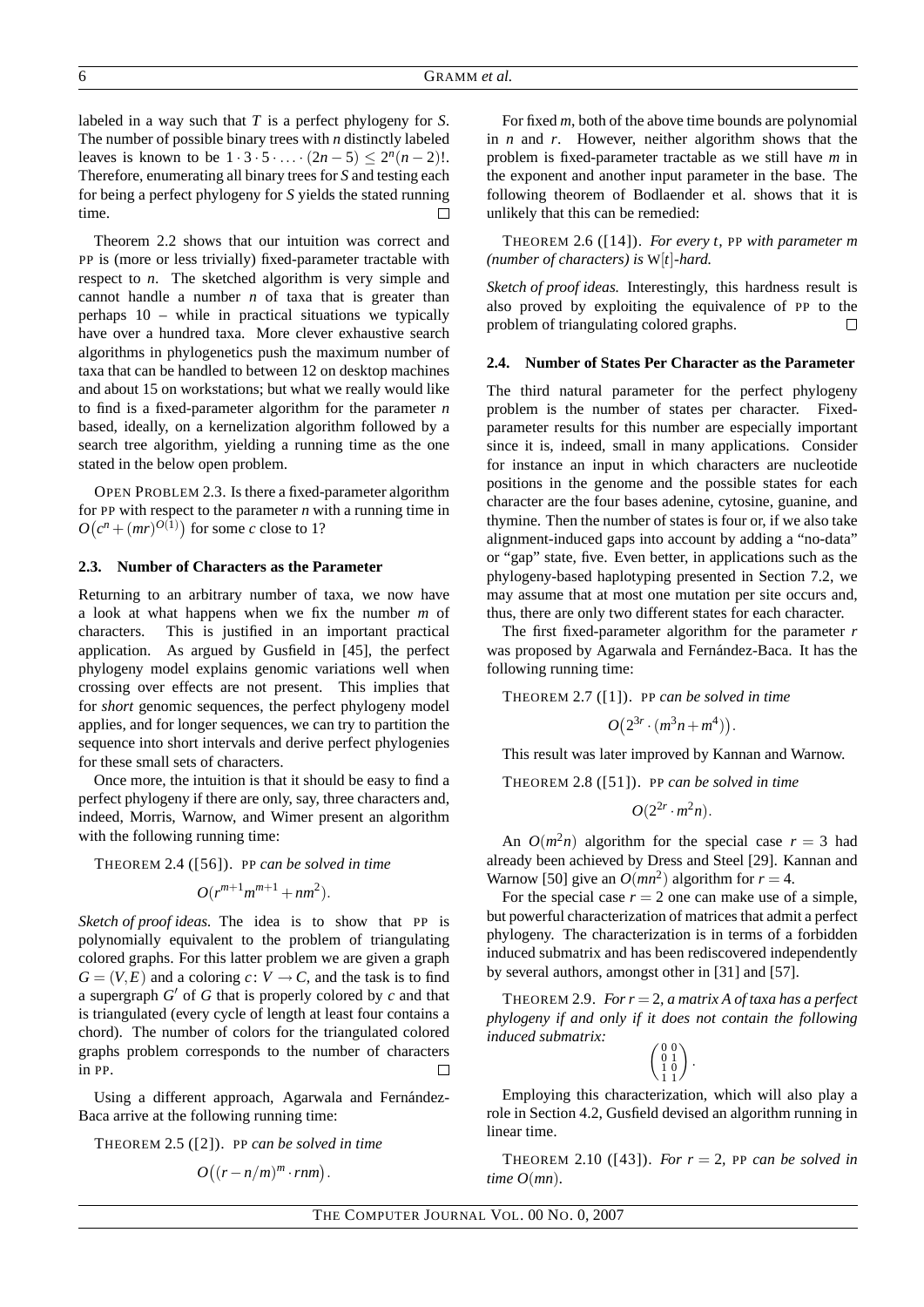The results of this section can be summed up as follows: PP with respect to either of the parameters *n* and *r* (number of taxa and number of states per character) is in FPT, but with respect to the parameter *m* (number of characters) it is in XP and hard for W[*t*] for all *t*, see also Table 3 on page 20.

# **3. MEASURES OF DEVIATION FROM PERFECTION OF PHYLOGENIES**

In the previous section we studied *perfect* phylogenies. In practice, we often have to deal with imperfect phylogenies since, in reality, input matrices only rarely admit a perfect phylogeny. In this case we may look for a phylogeny that is at least "near" to being perfect instead. For this, we need to measure how strongly a phylogeny deviates from being a perfect phylogeny.

## **3.1. Measures Based on Relaxed Evolutionary Models**

The basic assumption of the evolutionary model underlying perfect phylogenies is that mutations of a character to some state happen only once. We start with two measures that count, in different ways, how often this assumption is violated. Note that the input for these problems is a *phylogeny*, not a matrix. In the closely related Section 4.1 we will treat, for each measure, the question of finding *some* phylogeny for an input matrix that minimizes the distance to perfection.

The first measure is the *penalty* of a phylogeny, due to Fernández-Baca and Lagergren [35].

DEFINITION 3.1 (LENGTH AND PENALTY OF A PHYLO-GENY). *For an edge of a phylogeny connecting nodes u and v, we define the* length *of the edge as the Hamming distance of u and v (the number of characters where the states differ). The* length *of a phylogenetic tree T is the sum of lengths taken over all edges of the tree. The* penalty *of a phylogenetic tree T is defined as*

penalty
$$
(T)
$$
 = length $(T) - \sum_{c \in C} (r_c - 1)$ ,

*where r<sup>c</sup> is the number of states of character c that are present in the phylogeny.*

The idea behind this measure is the following: The length of an edge *e* connecting taxa *u* and *v* is the number of mutations that occurred between *u* and *v*. For a perfect phylogeny a new state is introduced by a mutation only once and therefore every character *c* contributes exactly  $r_c - 1$  to the length of the tree. Hence, the penalty of a tree counts how often the assumption "each new state is introduced only once by a mutation" is violated. Perfect phylogenies have penalty 0.

The second measure is the *phylogenetic number*, due to Goldberg et al. [39]. For a state *j* and a character *c* let  $T_{c,i}$ denote the subgraph of the phylogenetic tree *T* induced by the set of nodes whose labels are in state *j* for the character *c*. Then the phylogenetic number is defined as follows:

DEFINITION 3.2 (PHYLOGENETIC NUMBER). *The* phylogenetic number *of a phylogeny T is the maximum* *number of times that any given state arises in T, that is, the maximum number, taken over all characters c and all states j, of connected components in Tc*, *<sup>j</sup> . Phylogenies with phylogenetic number*  $\ell$  *are called*  $\ell$ -phylogenies.

A 1-phylogeny is the same as a perfect phylogeny. Unlike the penalty, which bounds the *total* number of violations of the basic evolutionary model, the parameter  $\ell$  does not restrict the total number of violations, but violations may not "concentrate" at a single state.

A third measure of a similar flavor is the *number of bad states*. It is due to Moran and Snir [58] who study how to get rid of bad states by a minimal number of recolorings, compare Definition 3.6 in the next subsection.

DEFINITION 3.3 (NUMBER OF BAD STATES). *Given a phylogeny T and a character c, the* character's number of bad states *is number of states j for which T<sub>c,j</sub> is not connected. The* number of bad states *of a phylogeny T is the maximum numbers of bad states taken over all characters.*

Clearly, for a given phylogeny all of the above measures can be computed in polynomial time.

One can easily define further measures of a similar spirit; for instance, we could maximize over the number of bad states per character or sum over the number of times a given state arises in *T*, and so on, leading to an abundance of possible measures and only few hints as to which measure might be most appropriate in a particular biological setting.

OPEN PROBLEM 3.1. Do a comparative study of the introduced and similar measures with respect to their biological relevance.

## **3.2. Measures Based on the Modification of Input Phylogenies**

We now introduce measures that are based on the idea that if the input data does not admit a perfect phylogeny, the data must be flawed. One then tries to modify or even remove the taxa of a given phylogeny until a perfect phylogeny is reached. Note, again, that the input is a *phylogeny*, not a matrix. The taxa are already arranged in a tree and we only wish to know how the particular input phylogeny needs to be modified to arrive at a perfect phylogeny. In Section 4.2 we study the related, but different, problem of modifying a character-state input matrix so that the resulting matrix admits a perfect phylogeny.

For the first measure of this type one tries to prune a phylogeny until it becomes perfect.

DEFINITION 3.4 (TREE PERFECTION BY TAXA RE-MOVAL). *The input for* TREE PERFECTION BY TAXA RE-MOVAL *is a phylogeny T and a number k. The task is to decide whether we can turn the phylogeny T into a perfect phylogeny by repeatedly cutting away leaves such that at most k of the original leaves are removed.*

It is not straightforward how to minimize the number of taxa removals since there are many ways to prune a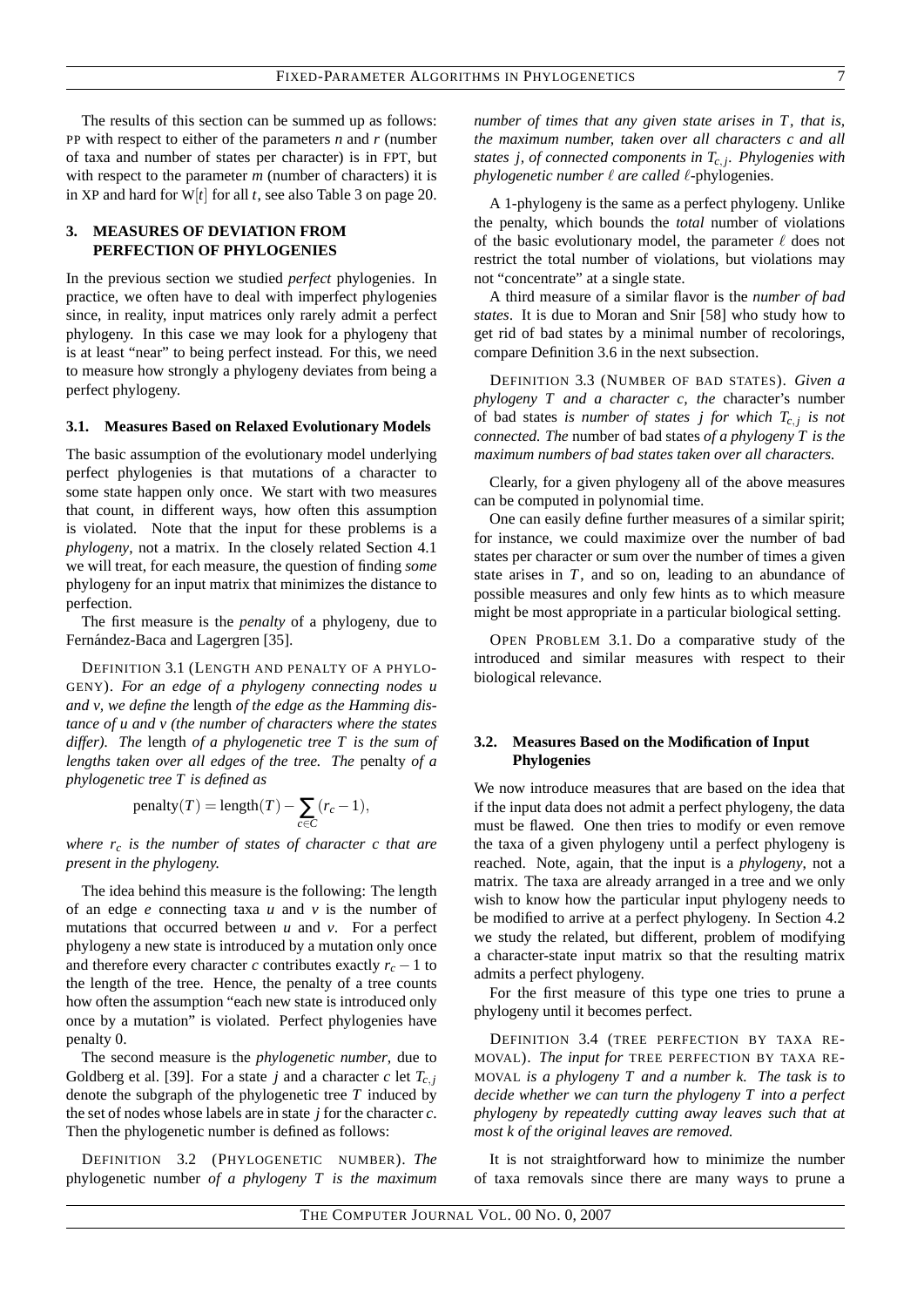phylogeny and, indeed, this problem is NP-complete already for  $r = 2$  as the following theorem shows.

THEOREM 3.2. *For every*  $r \geq 2$ *, TREE PERFECTION BY* TAXA REMOVAL *is* NP*-complete.*

*Proof.* The problem clearly is in NP. Hardness is shown by reducing VERTEX COVER to it. For a graph  $G = (V, E)$  with  $|V| = n$  and  $|E| = m$  construct a star-shaped phylogeny *T* with one center node and *n* leaves, one for each vertex  $v \in V$ . The taxa have *m* characters  $c_e$ , one for each edge  $e \in E$ . Each character has two states 0 and 1. The center node is labeled  $0^m$ . The leaf in *T* corresponding to vertex  $v$  in *G* is labeled with the character-state vector that has state 1 for character  $c_e$  if and only if  $v$  is an endpoint of  $e$ . Now, for each edge there are two taxa (leaves) in the phylogeny for which the state of  $c_e$  is 1. At least one of these taxa has to be removed to make the phylogeny perfect, because of the 0 *<sup>m</sup>* vector in the "center." Therefore the vertex covers of *G* correspond exactly to sets of leaves whose removal lets *T* become perfect.  $\Box$ 

Slight modifications of this proof show that the problem remains NP-complete for binary phylogenies, or if one defines phylogenies in a way such that only leaves are labeled with taxa.

OPEN PROBLEM 3.3. Is TREE PERFECTION BY TAXA REMOVAL fixed-parameter tractable with respect to the parameter *k* (number of removed taxa)?

A second measure counts how many characters must be removed (disregarded) so that the phylogeny becomes perfect. This number is much easier to compute.

DEFINITION 3.5 (TREE PERFECTION BY CHARACTER REMOVAL). *The input for* TREE PERFECTION BY CHAR-ACTER REMOVAL *are a phylogeny T and a number k. The task is to decide whether the phylogeny T can be turned into a perfect phylogeny by disregarding k characters.*

THEOREM 3.4. TREE PERFECTION BY CHARACTER REMOVAL *can be solved in polynomial time.*

*Proof.* A character is either "in error" (because there is a state such that the set of all taxa of this state for the character is not connected, which can be checked in polynomial time) or the character is "clean." We *must* disregard all erroneous characters and this suffices.  $\Box$ 

A third measure, implicitly introduced by Moran and Snir [58], is based on a more fine-grained analysis of the erroneous characters. Instead of just disregarding those characters that violate the connectedness condition, we try to "fix them" by changing the states at a minimal number of places. Such a change of state may also be regarded as a *recoloring* since states correspond to colors in equivalent formulations of the perfect phylogeny problem.

DEFINITION 3.6 (RECOLORING NUMBER). *Given a phylogeny T , the* recoloring number *is the minimal number of state changes (the number of times we need to change*

*a state in some node label) needed to arrive at a perfect phylogeny.*

DEFINITION 3.7 (TREE PERFECTION BY RECOLORING). *The input for* TREE PERFECTION BY RECOLORING *are a phylogeny T and a number k. The task is to decide whether the recoloring number of T is at most k.*

Finding an optimal recoloring for one character is not influenced by recolorings necessary for another character, so we can compute the recoloring number for each character separately. Hence, the problem reduces to the problem for a single character (called CONVEX RECOLORING OF TREES by Moran and Snir), which Moran and Snir show to be NPcomplete. Indeed, Moran and Snir show something even stronger.

THEOREM 3.5 ([58]). TREE PERFECTION BY RECOL-ORING *is* NP*-complete, even if we allow only instances where the phylogeny forms a path and where there is only a single character.*

On the other hand, Moran and Snir present an algorithm for computing the recoloring number. Recall that *b* is the number of bad states, see Definition 3.3, which are the states (or colors) for which some action needs to be taken.

THEOREM 3.6 ([58]). TREE PERFECTION BY RECOL-ORING *can be solved in time*

$$
O\Big(\big(\tfrac{b}{\log b}\big)^b \cdot bmn^4\Big).
$$

The above theorem shows that computing the recoloring number is fixed-parameter tractable with respect to the number of bad states.

OPEN PROBLEM 3.7. With respect to which other parameters is TREE PERFECTION BY RECOLORING fixedparameter tractable?

# **4. CONSTRUCTION OF GOOD PHYLOGENIES**

In the present section we study algorithms that construct phylogenies that are "almost" or "nearly" perfect. To define what counts as a good phylogeny, we use the measures introduced in the previous section. Having fixed a measure, our objective is now to find a phylogeny of minimal measure for a given input matrix. Intuitively, this is a much more difficult problem than the ones studied in the previous section, where we just wanted to compute the measure of a single phylogeny – and often already this seems difficult. However, it is conceptually possible that it is hard to compute a measure for a given phylogeny, but still easy to construct *some* phylogeny of minimal measure for given input matrix.

# **4.1. Minimizing Penalty, Phylogenetic Number, and Number of Bad States**

Let us start with algorithms that find phylogenies minimizing the penalty (number of excess mutations) from Definition 3.1, the phylogenetic number (one plus the maximum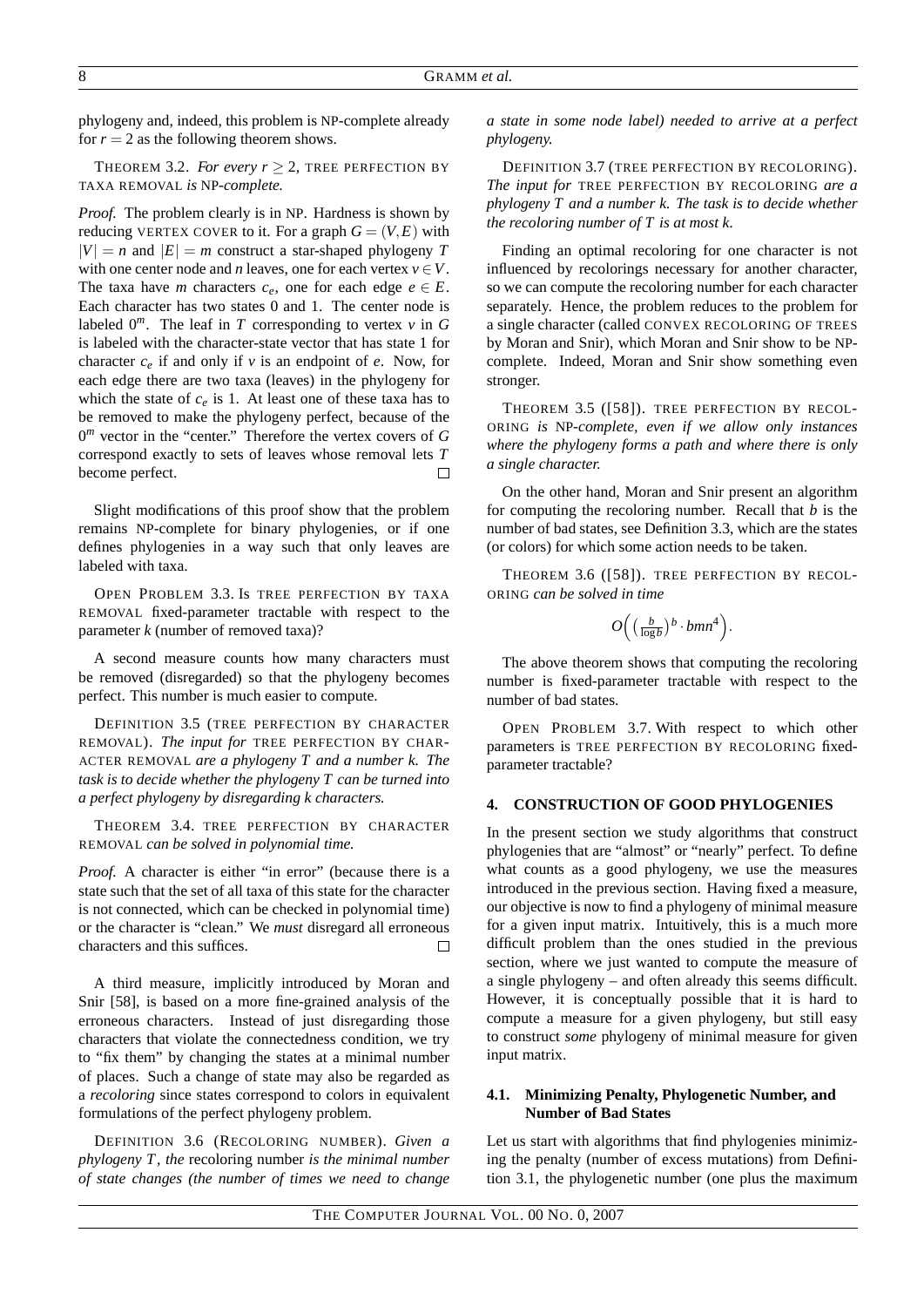of the number of excess mutations per state) from Definition 3.2, or the number of bad states (number of states for which an excess mutation has occurred) from Definition 3.3.

DEFINITION 4.1 (MEASURE MINIMIZATION PROB-LEMS). *The input for the problems* PHYLOGENETIC PEN-ALTY MINIMIZATION*,* PHYLOGENETIC NUMBER MINIMIZ-ATION*, and* PHYLOGENETIC BAD STATES MINIMIZATION *is a matrix A of taxa and a number p. The task is decide whether there exists a phylogeny for A of penalty at most p, with a phylogenetic number of at most p, or with at most p bad states.*

Fernández-Baca and Lagergren [35] call phylogenies that minimize the penalty "near-perfect," but we use PHYLOGENETIC PENALTY MINIMIZATION for consistency.

All problems are generalizations of PP since when the penalty is 0 (or 1, for the phylogenetic number), the task is simply to decide whether a perfect phylogeny exists. This shows that we cannot hope for a fixed-parameter algorithm for any of these problems with respect to the parameter *p* alone. If we take the parameter *r* also into account, two theorems are known about minimizing the penalty.

THEOREM 4.1 ([35]). PHYLOGENETIC PENALTY MIN-IMIZATION *can be solved in time*

$$
O(m^{O(p)}2^{O(p^2r^2)}\cdot n).
$$

THEOREM 4.2 ([12]). For  $r = 2$ , PHYLOGENETIC PENALTY MINIMIZATION *can be solved in time*

$$
O(2^{O(p^2)} \cdot nm^2).
$$

Theorem 4.2 tells us that for the particularly interesting case of only two states per character there is a fixedparameter algorithm for finding a good phylogeny with respect to the parameter penalty.

Much less is known about minimizing the phylogenetic number or the number of bad states.

OPEN PROBLEM 4.3. For which parameters or parameter pairs are PHYLOGENETIC NUMBER MINIMIZATION or PHYLOGENETIC BAD STATES MINIMIZATION fixedparameter tractable?

#### **4.2. Minimizing the Modification of Input Data**

The next measures that we considered were based on the idea that one may modify the input to arrive at a perfect phylogeny. Trying to minimize these measures leads to the following problems:

DEFINITION 4.2 (PP BY TAXA REMOVAL). *The input for* PP BY TAXA REMOVAL *is a matrix A of taxa and a number k. The task is to remove at most k taxa (rows) from A such that the resulting matrix admits a perfect phylogeny.*

DEFINITION 4.3 (PP BY CHARACTER REMOVAL). *The input for* PP BY CHARACTER REMOVAL *is a matrix A of taxa and a number k. The task is to remove at most k characters (columns) from A such that the resulting matrix admits a perfect phylogeny.*

Since for the case  $r = 2$  we have a characterization of matrices that admit a perfect phylogeny by a forbidden submatrix, see Theorem 2.9, the following problem becomes important for  $r = 2$ .

DEFINITION 4.4 (ROW DELETION). *For a fixed matrix B, the input for the* ROW DELETION(*B*) *problem is a matrix A and a number k. The task is to remove at most k rows from A such that the resulting matrix does not contain B as an induced submatrix.*

Combining the results proved in [78] on the row deletion problem and results on the fixed-parameter tractability of the hitting set problem, one gets the following results.

THEOREM 4.4. For every  $r \geq 2$ , both PP BY TAXA REMOVAL *and* PP BY CHARACTER REMOVAL *are* NP*complete.*

THEOREM 4.5. *For*  $r = 2$ *, PP BY TAXA REMOVAL can be solved time*  $O(3.30^{k} + n^{4})$  *and also in time*  $O(2.18^{k}n + n^{4})$ *.* 

THEOREM 4.6. *For*  $r = 2$ , PP BY CHARACTER REMOVAL *can be solved in time*  $O(1.29^k + m^2)$ *.* 

*Proof.* For  $r = 2$ , the PP BY CHARACTER REMOVAL problem is equivalent (by an exchange of the roles of rows and columns) to ROW DELETION $\begin{pmatrix} 0 & 0 & 1 & 1 \\ 0 & 1 & 0 & 1 \end{pmatrix}$ . Again for  $r = 2$ , PP BY TAXA REMOVAL is the row deletion problem for the transposed  $(4 \times 2)$ -matrix, but it can also be reduced to *n* instances of ROW DELETION  $\begin{pmatrix} 0 & 1 \\ 1 & 0 \\ 1 & 1 \end{pmatrix}$  . In [78] Wernicke et al. establish a close relationship between ROW DELETION and the *d*-HITTING SET problem. The task in the *d*-HITTING SET problem is to find a hitting set of size at most *k* for a family of sets of size at most *d*. On the one hand, this relation can be used to show that PP BY TAXA REMOVAL and PP BY CHARACTER REMOVAL for  $r = 2$  are NP-complete. On the other hand, fixed-parameter algorithms for the *d*-HITTING SET problem with respect to *k* at once yield fixed-parameter algorithms for ROW DELETION( $B$ ) with respect to the parameter *k* for matrices *B* with *d* rows. For 3-HITTING SET, Fernau [36] gives an algorithm with running time  $O(2.18^k + n)$ , for 4-HITTING SET Niedermeier and Rossmanith [62] give an algorithm with running time  $O(3.30^k + n)$ . For the 2-HITTING SET problem, which is the well known vertex cover problem, Chen, Kanj, and Jia [18] give an algorithm with running time  $O(1.29^k + kn)$ .

For larger *r*, where no characterization in terms of forbidden submatrices is known, the complexity of the removal problems is open.

OPEN PROBLEM 4.7. Are PP BY TAXA REMOVAL and PP BY CHARACTER REMOVAL with parameter *k* fixedparameter tractable for all *r*?

DEFINITION 4.5 (PP BY RECOLORING). *The input for* PP BY RECOLORING *is a matrix A of n taxa and a number k. The task is to decide whether A has a phylogeny with recoloring number of at most k.*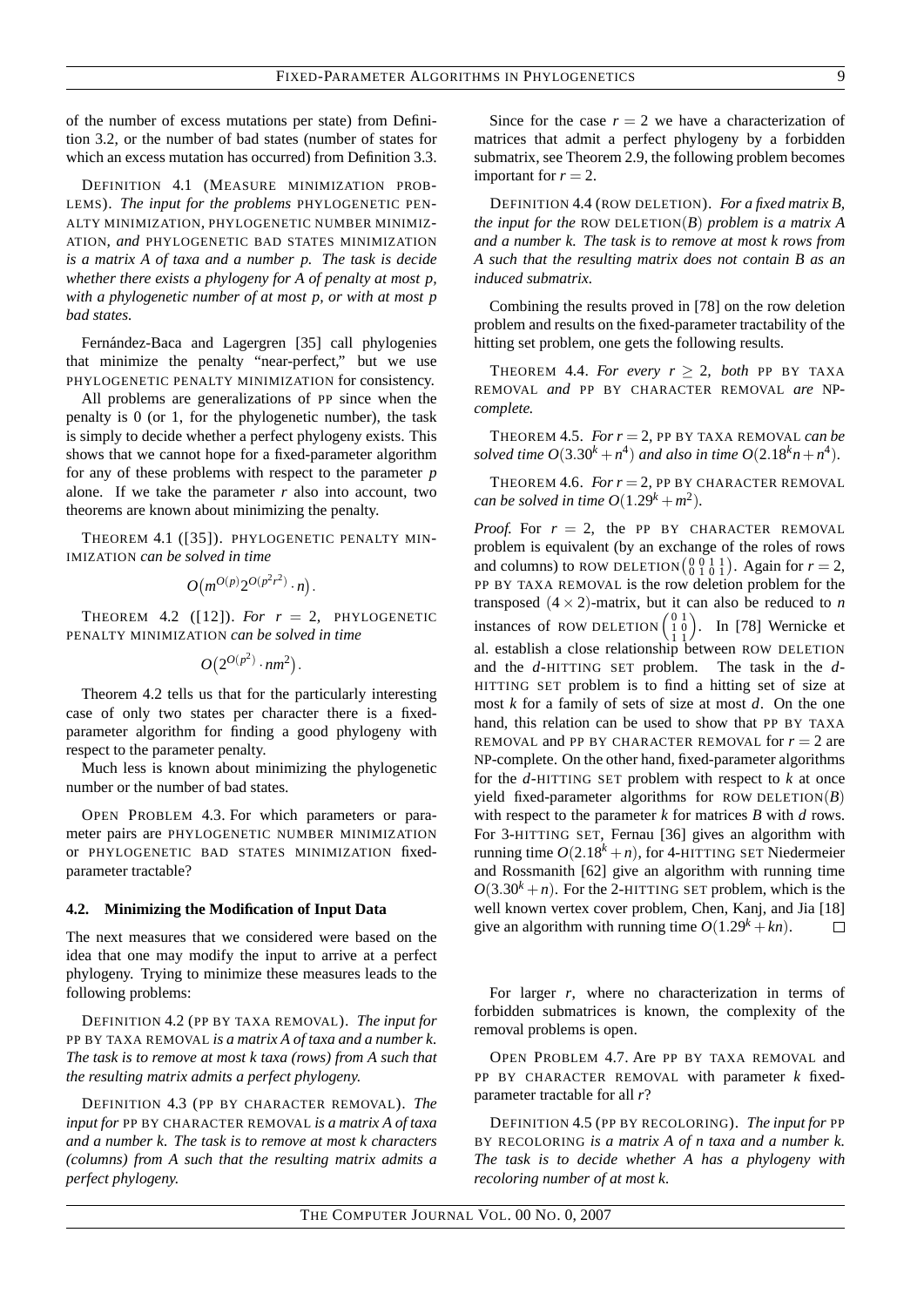Recall that computing the recoloring number of a *given* phylogeny is fixed-parameter tractable with respect to the parameter *b* (number of bad states), but nothing is known for the problem PP BY RECOLORING.

OPEN PROBLEM 4.8. How difficult is PP BY RECOLOR-ING?

# **5. COMPUTING DISTANCES BETWEEN PHYLOGENIES**

In the present section we study how difficult it is to compute the distance between phylogenies, which need not be perfect. Computing such distances is important when several candidate phylogenies are given, obtained either computationally by different methods or compiled from different literature sources. We discuss three classical, well-known editing distance measures as well as a recently introduced distance measure based on planar embeddings of the involved trees.

One way to define a distance between phylogenies is to count the number of modifications necessary to transform one phylogeny into another. Possible modifications include deletion and insertion of taxa or the movement of a subtree of the phylogeny to another place. For different sets of allowed modifications, we get different notions of distance. Three increasingly general modifications have been studied extensively in the literature, see the book chapter of DasGupta et al. [24] for an entry point. Usually these operations are considered only on *undirected, binary* phylogenies in which *taxa label only leaves*.

The first operation is the *nearest neighbor interchange*. In a binary phylogeny, every internal edge has four subtrees attached to it (two at the one end of the edge and two at the other end) and the nearest neighbor interchange exchanges two such subtrees. This means that the tree  ${}^A_B \rightarrow \llcorner C$  can be changed into  $^{A}_{C}$   $\rightarrow$   $\ll$   $^{B}_{D}$  or into  $^{A}_{D}$   $\rightarrow$   $\ll$   $^{C}_{B}$ .

The second operation is the *subtree prune and regraft* operation. Here we are allowed to cut an edge anywhere in the phylogeny and to reattach (regraft) the subtree that we have cut away at some other place. In detail, starting with a phylogeny, we consider some edge connecting two nodes *u* and *v*. Let  $T_u$  and  $T_v$  be the two subtrees connected by the edge. Then the subtree prune and regraft operation allows us to cut the edge between *u* and *v* and to reattach the tree  $T_v$  at some other place in  $T_u$ . To reattach the tree  $T_v$ , we split an edge in  $T<sub>u</sub>$  by adding a new node in the middle and connect the node *v* to that new node, see also Figure 3. The node *u*, which now has degree two, is removed to make the tree binary again. While not quite obvious, it is not hard to see that nearest neighbor interchange is a special case of subtree prune and regraft.

The subtree prune and regraft operation models a *horizontal gene transfer*, where a gene is transfered between unrelated taxa by a mixing of their genetic material. As we pointed out in the remark after Definition 2.1, we cannot hope to fully understand evolutionary processes without taking horizontal gene transfer into account. In a survey of



**FIGURE 3.** Example of how the subtree prune and regraft operation works. In the left phylogeny the edge between  $u$  and  $v$  is cut and then the tree rooted at *v* is regrafted at a new position in the right phylogeny. The right phylogeny takes the presence or absence of the gene encoding *N*-acetylneuraminate lyase into account. This gene is present in vertebrates and bacteria but not in the other taxa, suggesting that a horizontal gene transfer took place. The announcement [54] in *Nature* that humans may have acquired over a hundred genes directly from bacteria made newspaper headlines, but the two *Science* articles *Microbial genes in the human genome: Lateral transfer or gene loss?* [69] and *Are there bugs in our genome?* [7] quickly challenged the findings and suggest other explanations, at least for most genes.

the importance of horizontal gene transfer [38] Gogarten, Doolittle, and Lawrence point out that "accumulating prokaryotic gene and genome sequences reveal that the exchange of genetic information through both homologydependent recombination and horizontal (lateral) gene transfer (HGT) is far more important, in quantity and quality, than hitherto imagined. The traditional view, that prokaryotic evolution can be understood primarily in terms of clonal divergence and periodic selection, must be augmented to embrace gene exchange as a creative force, itself responsible for much of the pattern of similarities and differences we see between prokaryotic microbes."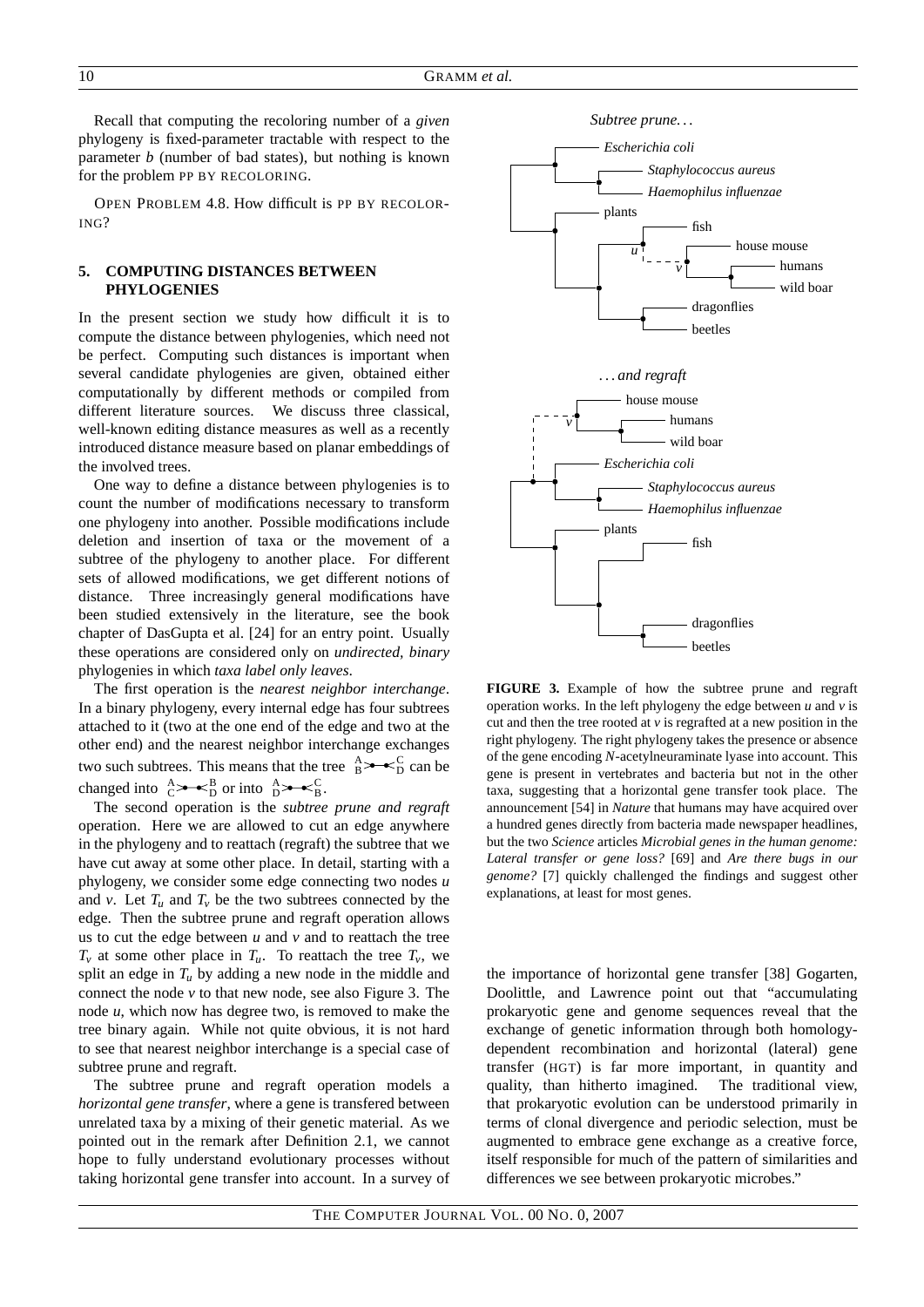The third operation is the *tree bisection and reconnection* operation. This operation is nearly the same as the subtree prune and regraft operation, only we now allow to connect an arbitrary node in  $T_v$  to  $T_u$ , rather than only the node  $v$ . This operation is more general than the subtree prune and regraft operation, but one can simulate a tree bisection and reconnection operation by two subtree prune and regraft operations.

DEFINITION 5.1 (DISTANCE PROBLEMS). *The input for the three problems* NNI DISTANCE*,* SPR DISTANCE *and* TBR DISTANCE *are two binary, undirected phylogenies with input taxa labels only at the leaves and a distance d. The task is to decide whether d nearest neighbor interchanges, d subtree prune and regraft operations, or d tree bisection and reconnection operations suffice to transform the first phylogeny into the second, respectively.*

Computing the distance between phylogenies turns out to be a hard job. It is known that computing the distance of two phylogenies with respect to either the nearest neighbor interchange operation or the tree bisection and reconnection operation is NP-hard and it is strongly suspected that the same is true for the subtree prune and regraft operation.

THEOREM 5.1 ([25]). NNI DISTANCE *is* NP*-complete.*

*Sketch of proof ideas.* The hardness is shown by a rather involved reduction from EXACT COVER BY 3-SETS. Interestingly, the hardness was open for a long time and appeared as an open problem in numerous papers like [68, 77, 22], just to name the earlier ones.  $\Box$ 

OPEN PROBLEM 5.2. Is SPR DISTANCE also NPcomplete?

(An NP-completeness proof for SPR DISTANCE given in [48] turns out to be incorrect as argued by Allen and Steel [4], but it might be possible to fix the proof.)

THEOREM 5.3 ([4, 48]). TBR DISTANCE *is* NP*-complete.*

THEOREM 5.4 ([4]). TBR DISTANCE *can be solved in time*  $O(d^{O(d)} + n^4)$ .

*Sketch of proof ideas.* No exact time bound is given in [4]; the one stated above is a loose upper bound that we derived by generously bounding the running time of the algorithms given in the paper. As the running time formula suggests, the  $O(d^{O(d)} + n^4)$  algorithm uses a kernelization algorithm running in time  $O(n^4)$  to reduce the original problem instance to an instance of size at most  $O(d)$ . This reduced instance can then be solved by brute force.

The kernelization is based on two easy reduction rules: First, if a pendant subtree occurs identically in both trees, then in both trees we replace the subtree by a single leaf that gets a unique new label. Second, if a chain of pendant subtrees occurs identically in both trees, the whole chain can be replaced by a chain of three leafs labeled with three new labels, see Figure 4. The kernelization algorithm simply applies these rules until neither rule can be applied any more. The resulting trees will then have size  $O(d)$ . П *Input trees for the kernelization algorithm*



*Trees after second reduction step*



**FIGURE 4.** The second reduction rule in the kernelization algorithm for TBR DISTANCE. Each capital letter is a subtree, each lowercase letter is a label.

OPEN PROBLEM 5.5. Are NNI DISTANCE or SPR DISTANCE with parameter *d* (distance) also fixedparameter tractable?

We conclude this section with a distance measure that was introduced in [37]. It deviates from the above ones in that it is based on planar embeddings of the two trees involved. Given a leaf-labeled tree, a linear ordering on its leaves is called *suitable* if the tree can be embedded into the plane such that its leaves are mapped to a straight line in which the given order is maintained. Given two orderings on the same label set, their *crossing number* is the number of edge crossings when drawing the orderings onto two parallel layers and connecting the corresponding labels by edges, see Figure 5 for an example. We then obtain a definition of distance for trees as follows:

DEFINITION 5.2 (CROSSING DISTANCE). *Given two leaf-labeled trees T*<sup>1</sup> *and T*<sup>2</sup> *with the same leaf set, their* crossing distance *is the minimal crossing number between two suitable orderings, one with respect to T*<sup>1</sup> *and one with respect to T<sub>2</sub>.* 

Note that under this definition trees with different topologies may have distance 0.

DEFINITION 5.3 (CROSSING DISTANCE). *The input for* CROSSING DISTANCE *are two leaf-labeled trees T*<sup>1</sup> *and T*<sup>2</sup> *with the same n element leaf set and a distance d. The task is to check whether the crossing distance between*  $T_1$  *and*  $T_2$ *is at most d.*

The problem is called TWO-TREE CROSSING MINIMIZA-TION by Fernau et al. [37]. They show that it is NP-complete, but fixed-parameter tractable with respect to parameter *d*.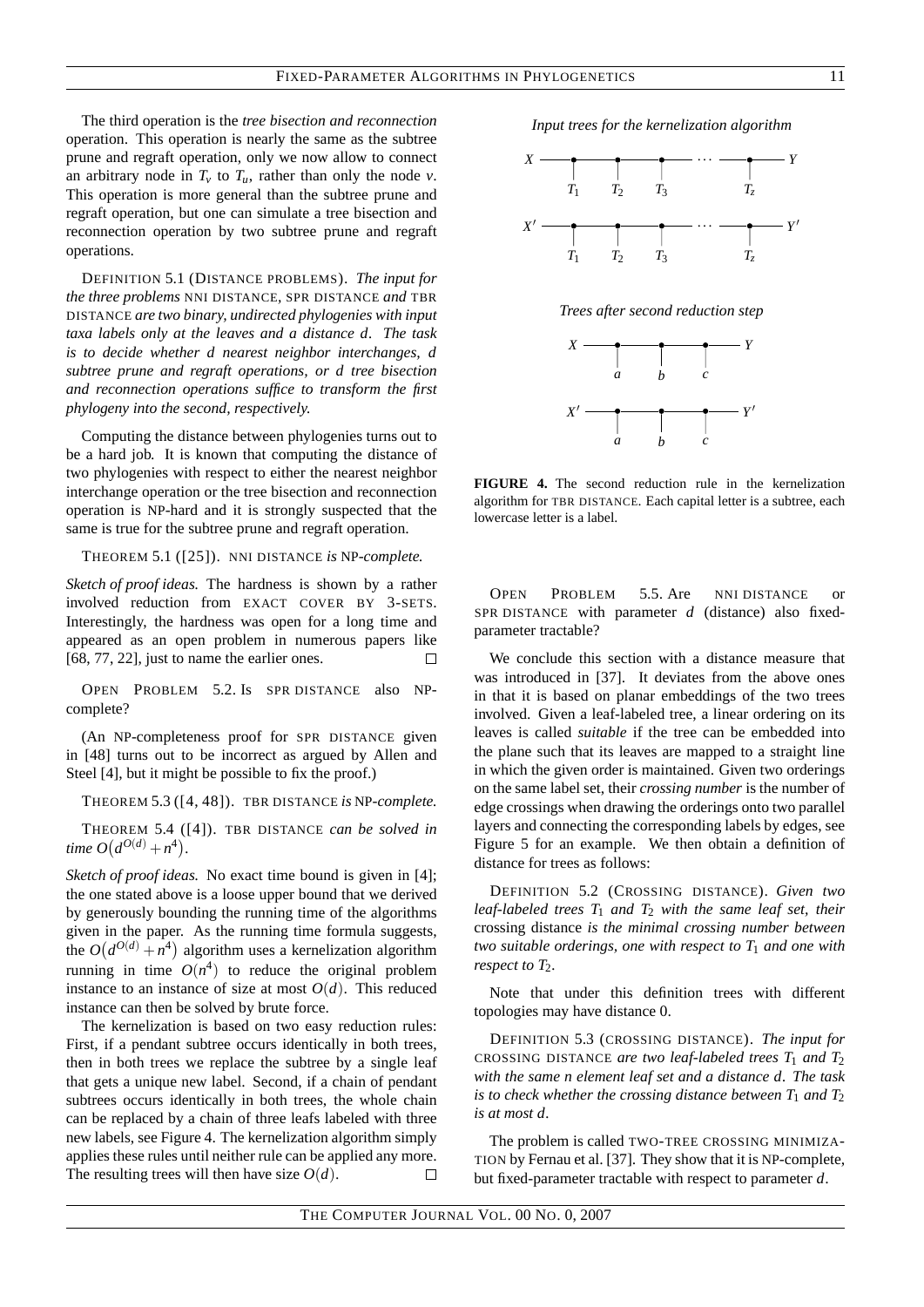

**FIGURE 5.** Visualization of the crossing number computation for the two phylogenies from Figure 3. The two phylogenies are drawn in such a way that the taxa lie on two parallel lines. Three crossings result when identical taxa in the different phylogenies are connected.

THEOREM 5.6 ([37]). CROSSING DISTANCE *is* NP*complete.*

THEOREM 5.7 ([37]). CROSSING DISTANCE *can be* solved in time  $O(2^{10d} \cdot n^{O(1)})$ .

*Sketch of proof ideas.* The problem can be solved by a search tree algorithm that, recursively, identifies "conflicting" subsets of four leaf labels, that is, four labels for which no suitable orderings without crossing can be found. The algorithm branches recursively for each possible orderings, one in each tree, for identified leaves. In the case in which no size-four conflicting subset is found, a more complex branching into a fixed number of branches can be given.

Unfortunately, due to its high running time the above result merely classifies the problem as fixed-parameter tractable.

OPEN PROBLEM 5.8. Give a practical fixed-parameter algorithm for computing the crossing distance.

# **6. COMBINING PHYLOGENIES**

In this section we study approaches to combining several phylogenies into a single phylogeny. Suppose two researchers have accumulated character data for two partially overlapping sets of taxa and both have constructed phylogenies based on their data, see Figure 6 for an example. A natural question to ask is, How can we combine these two phylogenies into a single phylogeny?

The first approach is to combine the character-state matrices into a *supermatrix* (as it is called in [70]) and to build a phylogeny based on this combined *primary data* or *total evidence* (as it is called in [53]). Another approach, which has gained momentum only in recent years, is to ignore the primary data and to build a phylogeny based only on the *topologies of the two phylogenies.* Phylogenies that are based on the topology of other phylogenies rather than on the underlying character-state data are called a *supertrees.*

An obvious shortcoming of the supertree approach is that we expect phylogenies based on total evidence to be more exact than phylogenies based only on "second-hand, indirect data" like tree topologies. To make matters worse, the supertree approach can yield phylogenies that are outright contradictory to the primary data. Nevertheless, over the last years numerous papers have presented supertrees, motivated by a number of arguments that count in favor of the supertree approach:

- The literature contains thousands of phylogenetic studies. When combining published phylogenetic trees to obtain larger trees, it is often hard or impossible to revisit the underlying methods or data. For example, Pisani et al. [66] use phylogenies from 124 different publications, some of which date back decades, to construct a supertree for 277 Dinosauria genera.
- In order to increase efficiency, one can try to compute phylogenies in a two-phase process. In a first phase, one computes small trees based on a phylogenetic method of choice. Because the trees are small, one can use time-intensive methods. In a second phase, one combines these trees into one phylogeny.
- Phylogenetic trees can be computed based on different character sets and the task is to combine the resulting trees into a single supertree. Not all data may be available for all taxa of interest, for instance genomic sequences may be available only for a small set of species, making it hard or impossible to construct a supermatrix for the primary character data.

The term "supertree" stems from the 1986 paper *Consensus supertrees: the synthesis of rooted trees containing overlapping sets of labeled leaves* by Allan Gordon [40]. However, the strict consensus supertrees of Gordon can only be build for conflict-free input phylogenies, which are only rarely available. Today, the term is also used for trees constructed using methods that handle conflicting input phylogenies more gracefully.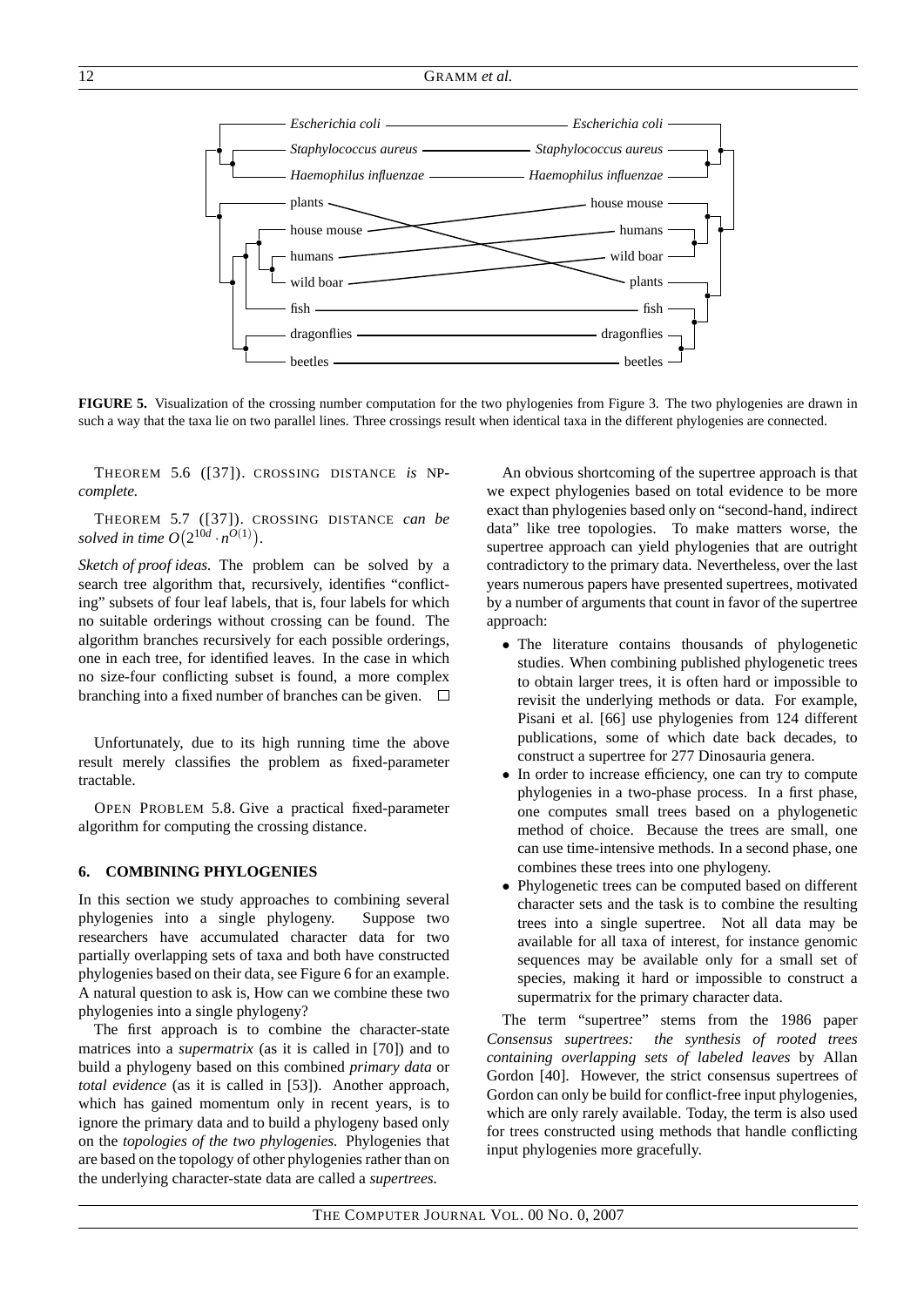In Section 6.1 we investigate strict consensus supertrees, because it is helpful to understand the simple case of no conflicts first before tackling more difficult settings, but also because a strict consensus supertree, in the few cases it exists, is of great interest. The question whether such a strict consensus supertree exists for given input phylogenies is solvable in polynomial time [3] for directed trees, but is NP-hard for undirected trees. This leads us to having a look at the problem from a parametrized point of view.

There is more than one way to build a supertree from conflicting input phylogenies. A first, rather straightforward idea is to resolve conflicting input phylogenies by deleting a minimal number of the conflicting input trees so that all conflicts are resolved. In the second part of Section 6.1 we present such a fixed-parameter algorithm for the case in which all input trees are unrooted and have four leaves.

Second, we can resolve conflicts by leaving out a bounded number of input taxa from the analysis. In Section 6.2 we consider a version of this problem in which the input trees are rooted and share the same leaf set.

Third, we name a method called *matrix representation with parsimony* (MRP), which was proposed independently by by Baum [8], Doyle [28], and Ragan [67]. This method transforms the combination of directed input phylogenies into a maximum parsimony problem on a binary characterstate matrix and then computes a maximum parsimony tree for this matrix. One can compute a maximum parsimony tree by applying the fixed-parameter algorithm for PHYLOGENETIC PENALTY MINIMIZATION presented in Section 4 where the parameter is the "deviation" from being a perfect phylogeny. Beyond that, it seems that parametrized algorithms tailored to the case of MRP have not been studied so far. But see [17] for a problem formulation slightly changing the optimization goal of MRP and a fixedparameter result for a constrained case.

For a more detailed discussion and critical appraisal of the different supertree methods, we refer the reader to the monograph edited by Bininda-Emonds [10].

# **6.1. Combining Phylogenies Using Strict Consensus Supertrees**

For every method, including the strict consensus supertree method, the most basic problem is to decide whether a supertree exists. For the next definitions recall that in a binary phylogeny all nodes have degree one or three.

DEFINITION 6.1 (STRICT CONSENSUS SUPERTREE). *A phylogeny T* induces *a phylogeny T*<sup>0</sup> *if T*<sup>0</sup> *can be obtained from T by repeatedly deleting leaves and contracting edges. A phylogeny T is a* strict consensus supertree *of trees*  $T_1, \ldots, T_t$  *if each*  $T_i$  *is induced by*  $T$ .

DEFINITION 6.2 (COMPATIBLE UNDIRECTED PHYLO-GENIES). *The input for* COMPATIBLE UNDIRECTED PHYLOGENIES *(abbreviated* CUP*) are binary phylogenies T*1*, . . . , T<sup>t</sup> . The task is to decide whether there is a binary strict consensus supertree for T*1*, . . . , T<sup>t</sup> .*

Already this basic problem turns out to be hard.



*Strict consensus supertree for the above phylogenies*



**FIGURE 6.** (Parts of) two phylogenies for Dinosauria from two different publications and a strict consensus supertree for them.

THEOREM 6.1 ([73]). CUP *is* NP*-complete, even if all input trees have four leaves.*

The corresponding problem for *directed* trees is solvable in time  $O(n^3)$  for *n* taxa using an algorithm of Aho et al. [3]. Steel [74] raised the question of whether the undirected version is fixed-parameter tractable with respect to the number *t* of input trees. This parametrization is reasonable since the combination of a small number of possibly large trees is a realistic scenario. Bryant and Lagergren have recently answered Steel's question positively.

THEOREM 6.2 ([16]). CUP *can be solved in time*

 $O(f(t) \cdot n^{O(1)})$ 

#### *for some function f .*

*Sketch of proof ideas.* First, the input trees can be combined to a *display graph* that has tree-width *t*, provided CUP has a solution. Second, the problem CUP can be described using a monadic second-order formula on the constructed display graph. Fixed-parameter tractability follows because of two classical results from parametrized complexity theory:

THE COMPUTER JOURNAL VOL. 00 NO. 0, 2007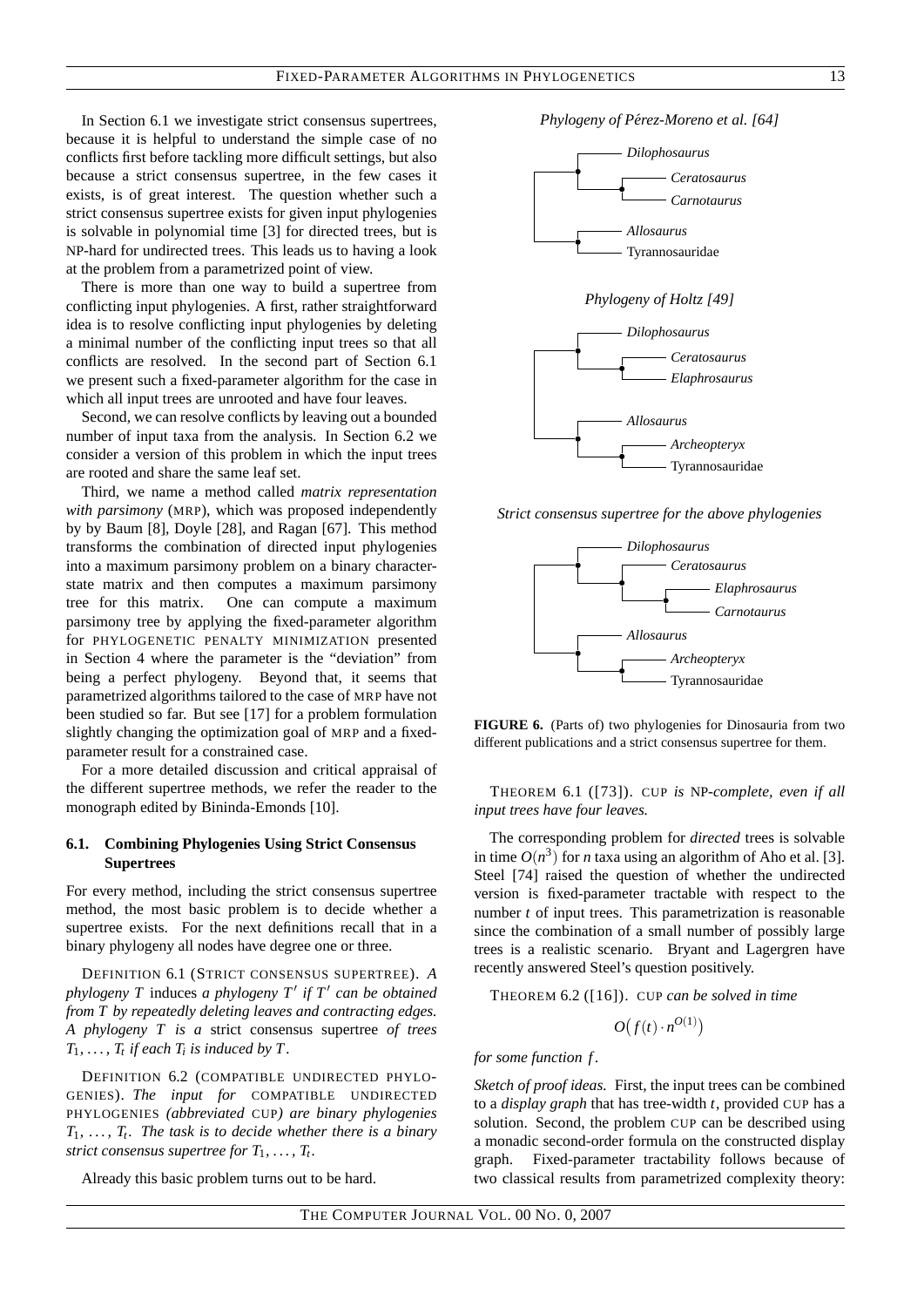determining whether a given input graph has tree-width *t* is fixed-parameter tractable with respect to parameter *t*, see [13], and evaluating a monadic second-order formula on graphs of tree-width *t* is also fixed-parameter tractable with respect to the parameter *t*, see [21].  $\Box$ 

Unfortunately, both theoretical results on which the fixedparameter algorithm for CUP is based are, indeed, theoretical and do not have efficient, practical implementations. No one has yet bothered to determine an explicit upper bound on the function *f* mentioned in the above theorem.

OPEN PROBLEM 6.3. Give an efficient and practical parametrized algorithm with explicit running time bounds for CUP for the parameter *t* (number of input trees).

A parametrization of CUP with respect to the maximum size of the input trees does not even lead to a "theoretical" fixed-parameter algorithm by Theorem 6.1. On the other hand, the problem is fixed-parameter tractable with respect to the total number of *n* of input taxa since we can try all possible tree topologies over the taxa, see also Theorem 2.2 and Open Problem 2.3.

In practice, multiple phylogenies can only rarely be combined into a strict consensus supertree. Similar to the case of input matrices that do not permit a perfect phylogeny, we must now find ways of resolving the conflicts. The perhaps simplest approach is to delete potentially erroneous input trees until a solution can be found. Here the number of deleted trees is a natural problem parameter.

DEFINITION 6.3 (CUP BY TREE REMOVAL). *The input for* CUP BY TREE REMOVAL *is the same as for* CUP *plus a number k. The task is to remove at most k trees from the input such that the remaining trees are an instance of* CUP*.*

Theorem 6.1 implies that the above problem is NPcomplete for  $k = 0$  even for the extreme case that all input trees are *quartet* trees (binary trees with four leaves as in Figure 7); so it is unlikely that we will make progress on the fixed-parameter tractability of CUP BY TREE REMOVAL. However, in one particular case there is, at least, still hope:

OPEN PROBLEM 6.4. Is CUP BY TREE REMOVAL with parameter *k* fixed-parameter tractable when we allow only quartets as input and all of them share a common taxon? (Note that a set of quartets that share a common taxon can be thought of as a set of directed triplets.)

The situation is more favorable when we turn towards the following "dense" version of the problem:

DEFINITION 6.4 (MINIMUM QUARTET INCONSIST-ENCY). *The input for* MINIMUM QUARTET INCONSIST-ENCY *is a set S of n taxa, a set Q containing a quartet tree for each four element subset of S, and a number k. The task is to remove k quartets from Q so that the remaining quartets have a binary supertree T .*

THEOREM 6.5 ([41]). MINIMUM QUARTET INCONSIST-ENCY *can be solved in time*  $O(4^k \cdot n + n^4)$ *.* 



**FIGURE 7.** A quartet for four Dinosauria genera.

*Sketch of proof ideas.* The main idea is to employ old results by Bandelt and Dress that allow one to lead "global" conflicts in the input set back to "local" conflicts of three quartet trees, and to determine that there are exactly four ways to resolve a local conflict. This results in a search tree algorithm with the stated running time.  $\Box$ 

Note that the running time in Theorem 6.5 is linear in the input size since there are  $O(n^4)$  input quartets for *n* taxa. The algorithm described in [41] also exhibits how search tree algorithms can be complemented by heuristic strategies to prune the search space beyond the running time guarantee.

Considering arbitrary (non-quartet) input trees, it is neither clear how the notion of "denseness" should be defined in order to get a result similar to Theorem 6.5, nor how the ideas of the algorithm for MINIMUM QUARTET INCONSISTENCY, which are tailored to quartet trees, could be adapted.

OPEN PROBLEM 6.6. Define an appropriate notion of "denseness" for non-quartet trees. What is the parametrized complexity of the resulting problem?

# **6.2. Combining Phylogenies Using Agreement Subtrees**

Combining phylogenies using strict consensus supertrees is rarely possible in practice, but *always* bound to fail when we wish to combine multiple phylogenies over *identical* leaf sets – a situation that arises in important applications. For example, common heuristic phylogeny reconstruction methods that optimize a maximum parsimony criterion or a maximum likelihood criterion usually produce several optimal or near-optimal trees. Choosing one of the nearoptimal trees arbitrary is, well, arbitrary and a "consensus" of the trees may be preferable. Ad-hoc methods for finding a consensus like the majority consensus tree method work in polynomial time – the randomized algorithm presented in [5] runs in linear time for instance – but they may yield poorly resolved output trees. In the following we discuss a more sophisticated version of the consensus problem.

For the rest of this section we consider only *directed* phylogenies, which not longer need to be binary.

DEFINITION 6.5 (MAXIMUM AGREEMENT SUBTREE). *The input for* MAXIMUM AGREEMENT SUBTREE *is a set S of n taxa, directed input trees T*1*, . . . , T<sup>t</sup> over S, and number k.*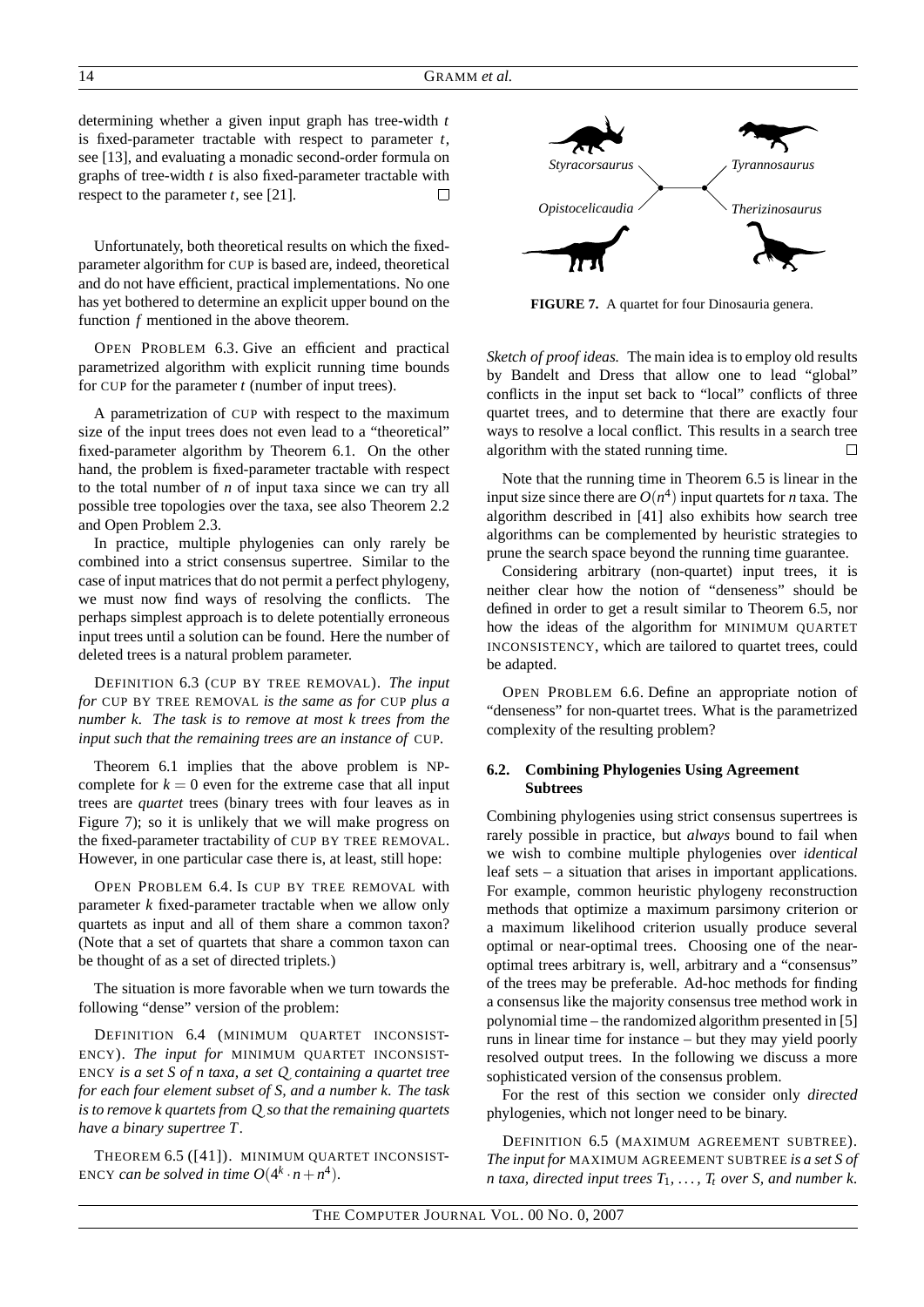*The task is to find a subset*  $S' \subseteq S$  *of size n*−*k such that there* is a directed phylogeny  $T$  over  $S'$  such that each of  $T_1, \ldots, T_t$ *induces T .*

Perhaps not surprisingly, this problem is NP-complete. The following theorem shows that the situation is even worse:

THEOREM 6.7 ([6]). MAXIMUM AGREEMENT SUBTREE *is* NP-complete even for  $t = 3$ .

Concerning the maximum degree *d* of nodes in the trees, the following result is known, which places the problem at least in the class XP with respect to the parameter *d*.

THEOREM 6.8 ([32]). MAXIMUM AGREEMENT SUB-TREE *can be solved in time*  $O(n^d + tn^3)$ *.* 

For a more complete overview on agreement subtrees we refer to [9]. For us, it is of particular interest that MAXIMUM AGREEMENT SUBTREE is fixed-parameter tractable with respect to parameter *k* (number of removed taxa):

THEOREM 6.9 ([9]). MAXIMUM AGREEMENT SUBTREE *can be solved in time*  $O(2.18^k + tn^3)$  *and also in time*  $O(3^k \cdot tn)$ .

*Sketch of proof ideas.* We can restrict attention to "local" conflicts formed by three taxa, at least one of which has to be removed. This allows us to reduce MAXIMUM AGREEMENT SUBTREE to 3-HITTING SET. Applying the best known fixed-parameter algorithm for 3-HITTING SET [36] yields the first bound. Omitting the time-intensive reduction in the beginning and searching one local conflict at a time yields a  $O(3^k \cdot tn)$  time algorithm.  $\Box$ 

The result can be extended to the closely related MAXIMUM COMPATIBILITY TREE problem [9]. For input trees with non-identical leaf sets, Berry and Nicolas show that the resulting problem MAXIMUM AGREEMENT SUPERTREE becomes  $W[2]$ -hard, even when each input tree has only three leaves. Consequently, a fixed-parameter algorithm corresponding to Theorem 6.9 is out of reach.

# **7. APPLICATIONS OF PHYLOGENIES**

In this final section before the conclusion we present two applications of phylogenetics that are not related to taxonomy. In these applications we are not ultimately interested in a solution phylogeny. Rather, we use a phylogeny or the phylogenetic model to determine something seemingly unrelated. In the first application we use a phylogeny to help in the prediction of regulatory elements of the genome, in the second application we use perfect phylogenies as a measure of the quality of haplotype phase predictions.

# **7.1. Prediction of Regulatory Elements Using Phylogenetic Footprinting**

The cells of the human body permanently need to produce different proteins like, for instance, hemoglobin, which picks up oxygen in the lungs and transports it through the body. Every protein is uniquely identified by the sequence of amino acids that, chained together, form this protein; for example, the sequence of hemoglobin starts with valine, histide, leucine, threonine, proline, and contains a total of 146 amino acids. This sequence is encoded in the genome using a sequence of codons (blocks of three bases) where each codon encodes one amino acid. A *gene* is, in essence, just a sequence of codons in the DNA that tells the cell to produce, say, hemoglobin. The human genome has tens of thousands of genes for all the different proteins that need to be produced.

The process of translating the base sequence of a gene into a protein is called *gene expression*. However, cells do not simply express all genes in the genome at all times. Once, say, the cell membrane has been constructed, the expression of the protein(s) for the cell membrane needs to be stopped (or, at least, reduced). For this reason, gene expression is *regulated* by other parts of the genome. Before or after a gene there are base sequences in the genome that are involved in the inhibition or promotion of gene expression, depending on which other proteins are present. These sequences in turn can again be regulated by other regulatory elements in the genome, leading to a highly complex regulatory network. Understanding this network is one of the most challenging, interesting, and important tasks of molecular biology.

Phylogenetic footprinting, first proposed by Tagle et al. [75], is a method for predicting which regions of the genome are regulatory (involved in the regulatory process). The basic idea relies on the following observation: Supposed we have identified a gene and we expect that there are regulatory elements before and after the gene, but we do not know where they are exactly. Then we expect that regulatory elements, which are as important as the genes themselves for the survival of an individual, will not change (greatly) as mutations occur throughout the genome. If a non-regulatory part mutates, this does not change the chances of survival, but when a mutation occurs inside a gene or a regulatory area, then the individual may not survive. One says that the regulatory elements are *under pressure of selection,* while the surrounding parts of the genome are not. Thus, a possible approach to predicting regulatory elements is to do a sequence alignment of multiple genomic data and to search for parts of the genome that stay (relatively) stable over evolutionary time spans amid parts of the genome that vary.

In phylogenetic footprinting one attempts to improve the prediction by using a phylogenetic tree to judge how important a mutation is. If we see only, say, three different sequences in a candidate regulatory region, but the sequences of closely related species vary strongly between the three sequences, we are less likely to believe that the region is regulatory than if related species all share the same sequence inside the regulatory region.

The above ideas lead to a problem called *substring parsimony problem*. To state it formally we first define the *parsimony score*.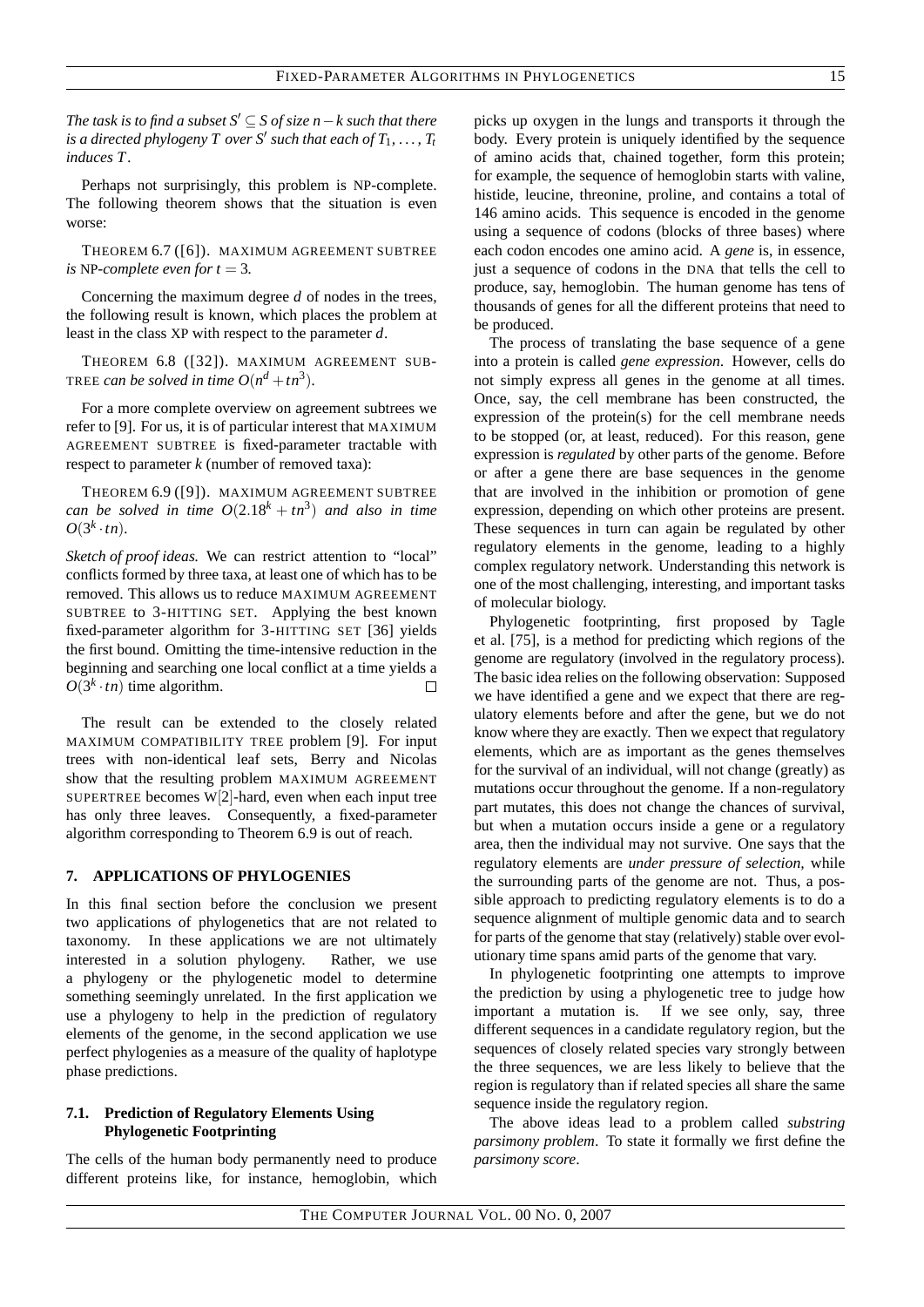DEFINITION 7.1 (PARSIMONY SCORE). *Recall the notion of the* length *of a phylogenetic tree from Definition 3.1. Given a* partially labeled *phylogenetic tree T , the* parsimony score *of the tree is the minimal length of a label completion of T .*

DEFINITION 7.2 (SUBSTRING PARSIMONY). *The input for* SUBSTRING PARSIMONY *is a partially labeled phylogeny T in which exactly the leaves are labeled and two integers l and s. The task is to decide whether each leaf label can be replaced by a substring of length l such that the parsimony score of the resulting tree is at most s.*

The substrings of length *l* that we choose from each leaf are the predicted regulatory elements. Note that in the substring parsimony problem the phylogeny *T* is fixed and part of the input. The idea is that it is typically already available in the literature or can be computed using one of the method presented in the previous sections.

Blanchette, Schwikowski, and Tompa prove the following theorem:

THEOREM 7.1 ([11]). SUBSTRING PARSIMONY *can be solved in time*  $O((r^{2l} + m) \cdot ln)$ .

*Sketch of proof ideas.* The problem can be solved using a dynamic program, although the entries of its "table" are attached to the nodes of the phylogeny and the "table" is built from the leaves inward. The table entry for a node *u* of the phylogeny is a table once more, which stores a number for each for each state vector of length *l*, of which there are  $r<sup>l</sup>$  many. The number stored for a state vector is the best parsimony score that can be achieved for the subtree rooted at *u*, if *u* is labeled with the state vector. Building the initial table entries for the leaves is easy (there, all numbers in a table for a leaf are either 0 or infinity) and combining two tables takes time  $r^l \cdot r^l$ .  $\Box$ 

The theorem shows that SUBSTRING PARSIMONY is in FPT with respect to the parameter pair  $(r, l)$ . The parameter *r* is 4 in practice, but even for this low value the dominating part of the running time is  $r^{2l} = 16^l$ , which grows too quickly. Therefore Blanchette et al. develop a number of improvements for the original algorithm and lower the dominating term first to  $r<sup>l</sup>$  and even further for typical inputs.

In the same paper, Blanchette et al. also consider a generalization of SUBSTRING PARSIMONY. Sometimes regulatory elements may lose their significance when the gene they regulate is no longer important or when another regulatory element takes over. In this case, there is selective pressure only in a subtree of the phylogenetic tree, while in the rest of the tree the parsimony score of the regulatory element will be high.

To handle these losses, Blanchette et al. propose to search for substrings that have a low parsimony score but still span a large part of *T*. To determine the "size" of a subtree, we do not count the number of elements, but allow a more general measure: We assign an *age* to each edge of *T* (in [11] the age is called the *length* of the edge, but this term is defined differently in the present paper). Then the *age of a subtree* is

the sum over the ages of the edges. The substring parsimony problem *with losses* can now be defined as follows (the below definition is slightly simplified compared to [11]).

DEFINITION 7.3 (SUBSTRING PARSIMONY WITH LOSSES). *The input for the* SUBSTRING PARSIMONY WITH LOSSES *problem is a partially labeled phylogenetic tree T in which exactly the leaves are labeled, a labeling function that assigns an age to each edge of T, two integers l and s, and a minimum age* α*. The task is to decide whether one can prune the tree (remove leaves repeatedly) and replace each remaining leaf label by a substring of length l such that the parsimony score of the resulting tree is at most s and the age of the tree is at least* α*.*

Note that this problem is a generalization of SUBSTRING PARSIMONY: Setting  $\alpha$  to the age of the input tree *T* enforces that no pruning takes place.

THEOREM 7.2 ([11]). SUBSTRING PARSIMONY WITH LOSSES *can be solved in time*  $O((r^{2l} + m) \cdot ln)$ *.* 

*Sketch of proof ideas.* A similar dynamic programming approach can be used as for the basic version of the problem.  $\Box$ 

# **7.2. Prediction of Haplotype Phase Using Perfect Phylogenies**

The *haplotype phase determination problem* or just *haplotyping problem* arises when one searches for genetic variations of diploid organisms like humans. An example of important genetic variations are *single nucleotide polymorphisms* (SNPs), which we mentioned earlier. They are variations across the population of a single nucleotide in the genome. Thus, some people may have a DNA string where at a specific position on a chromosome the nucleobase is adenine and some other people may have guanine at the same position, see Figure 8. Knowing which nucleobase is present can be important for the prediction of drug response or susceptibility to diseases.

Suppose we wish to determine quickly and inexpensively (for example, in a hospital during a study on drug response) the state of a specific SNP for a person. This can be done, in essence, by sampling cells from a drop of blood, extracting the DNA, using a polymerase chain reaction to increase the amount of DNA present, and then mixing in two primers. The primers can be thought of as two keys, one that will fit when the nucleobase is adenine at the specific SNP site and one that will fit when the nucleobase is guanine. Then, depending on which primer reacted, the result will either glow, say, red or green under fluorescent light (or, frustratingly, not at all, when one of the steps in the experiment was not executed correctly).

Humans are diploid organisms, which means that we have two specimens of each chromosome, one inherited from the mother and one from the father. But, then, it is possible that we inherit one DNA string with adenine at the SNP site and another DNA string with guanine. These two DNA strings are called the *haplotypes*. The fact that we have two haplotypes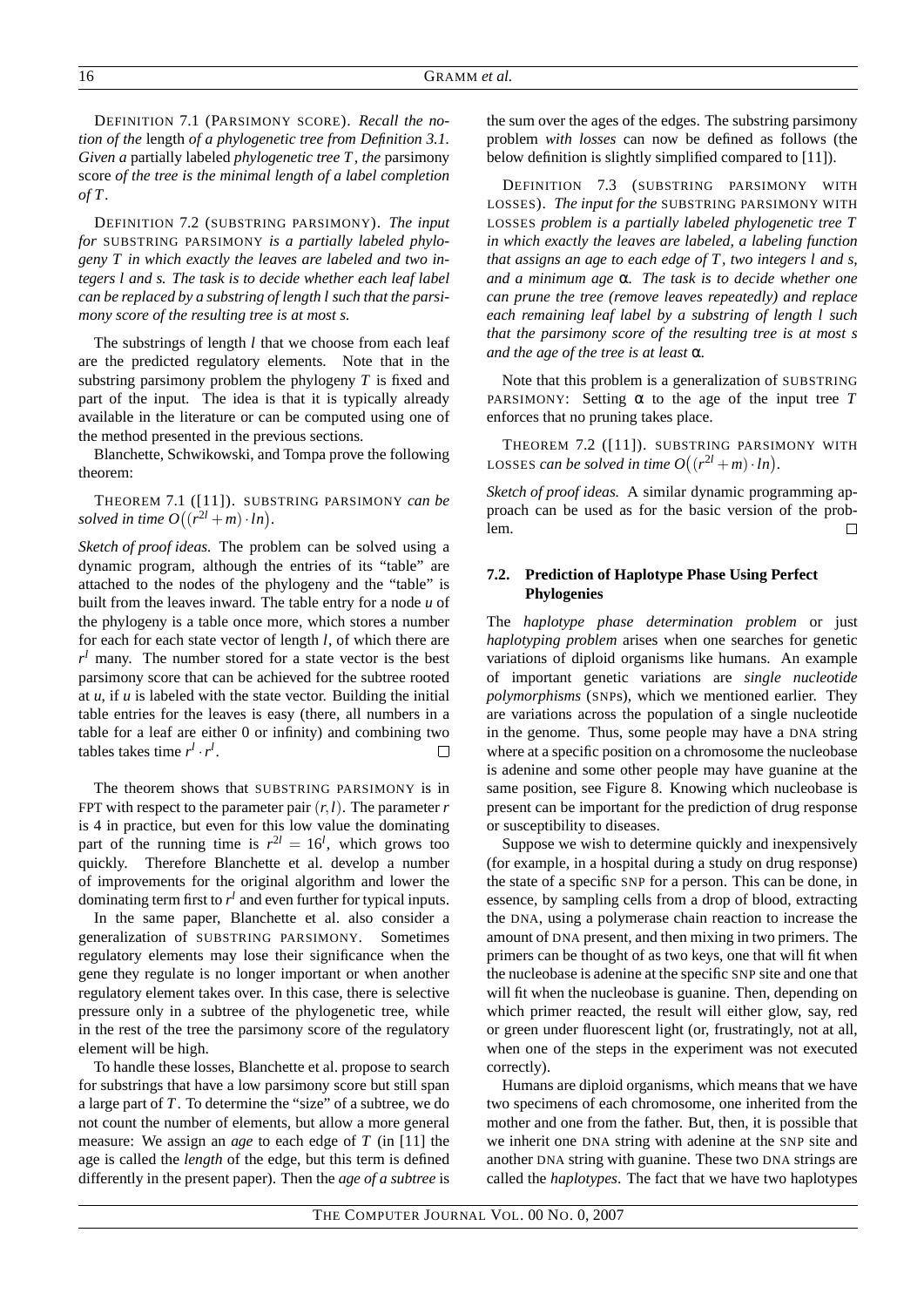

**FIGURE 8.** Parts of two different samples of human DNA base sequences. These sequences are inside the gene PRKAB2, which is located on the human chromosome 1 between base positions 145,093,309 and 145,110,753 in the reference haplotype of the Human Genome Project. It is a regulatory subunit of protein kinase and is highly expressed in skeletal muscle and may have tissue-specific roles. Inside the gene, the base sequences of any two samples are identical except at SNP sites. Two of them are shown, namely first rs6937 and then rs1047140 in the nomenclature of the US National Center for Biotechnology Information [60], from whose genome map the data was obtained.

means that in the experiment the two primers may also *both* glow, which indicates the *heterozygous state* in which we have inherited two haplotypes with different states, or only one may glow, which indicates one of the two *homozygous states* in which both haplotypes agree.

A problem arises when we consider two SNP sites. For this, we do two experiments, each with two special primers. Suppose that we learn from the experiment that both sites are heterozygous. Then we know that, say, at the first position there is adenine on one haplotype and guanine on the other and at the second position there is, say, cytosine on one haplotype and guanine on the other. This information is also called the *genotype* of the person (for these two SNP sites). What we do *not* know is whether the haplotype on which there is guanine at the first position is the same haplotype as the one on which there is guanine at the second position. There might have been a "switch" from one SNP site to the other, better known as a phase shift. This effect is depicted in Figure 9.

Determining the two haplotypes of a single genotype is impossible, unless context information is available. If there are *h* heterozygous SNP sites, then there are  $2^{h-1}$ pairs of haplotypes that explain the observed genotype and each pair is equally likely *a priori*. In order to determine the phase of the haplotypes, we must make assumptions about which haplotypes are more likely than others. For example, we might assume that haplotypes change only rarely (they certainly do not change within a few generations). Then if we are given the genotypes of hundreds of persons of the same ethnic group, we can try to find a minimal set of haplotypes such that every observed genotype can be explained by assuming that the person has two haplotypes from the small set. Many statistical methods for haplotype phase determination are based on this parsimony assumption.

In a seminal paper, Gusfield [45] proposed a different idea. Gusfield argues that haplotypes evolve according to the evolutionary model underlying perfect phylogenies: Mutations occur only rarely and there are no back-mutations. Therefore, we should look for a set of haplotypes explaining the genotypes that forms a perfect phylogeny (the taxa being the haplotypes, the SNP sites being the characters, and the nucleobases being the states). The following definitions formalize the problem.

DEFINITION 7.4 (HAPLOTYPE, GENOTYPE). *A* haplotype *is a state vector. The set* Σ*<sup>i</sup> of permissible states at position i is typically (but need not be) a two element subset of* {A, C, G, T}*. A* genotype *is a sequence of sets, where the ith set is a subset of size one or two of* Σ*<sup>i</sup> . Two haplotypes* explain *a genotype if the ith subset of the genotype contains exactly the two states of the ith positions of the two haplotypes.*

DEFINITION 7.5 (PP HAPLOTYPING). *The input for the* PP HAPLOTYPING *problem is a set of genotypes. The task is to decide whether there exists a set of haplotypes forming a perfect phylogeny such that each genotype can be explained by two haplotypes in the set.*

The PP HAPLOTYPING problem is at least as hard as the PP problem since we can reduce PP to PP HAPLOTYPING by turning each taxon into a "genotype" whose *i*th set contains only the *i*th state of the taxon. Then every set of "haplotypes" that explains the "genotypes" contains the original set of taxa. This shows that PP HAPLOTYPING is NP-complete.

The question arises which fixed-parameter results on the PP problem carry over to the more general haplotyping problem. Not too much is known on this since research has almost entirely focused on the case  $r = 2$ . For this, the following remarkable result is known:

THEOREM 7.3 ([26]). *For*  $r = 2$ , PP HAPLOTYPING *can be solved in time O*(*mn*)*.*

OPEN PROBLEM 7.4. How difficult is PP HAPLOTYPING for  $r > 2$ ?

In practice, the perfect phylogeny haplotyping problem is, unfortunately, not quite the problem that we want to solve. Genotype data that is obtained via the laboratory process sketched earlier will always contain a certain amount of *missing data* caused by impurities or incorrect handling. Such missing data is commonly represented by question mark entries in the genotype input.

DEFINITION 7.6 (INCOMPLETE PP HAPLOTYPING). *The input for* INCOMPLETE PP HAPLOTYPING *is a set of genotypes that may contain question marks for certain characters. The task is to decide whether the question mark*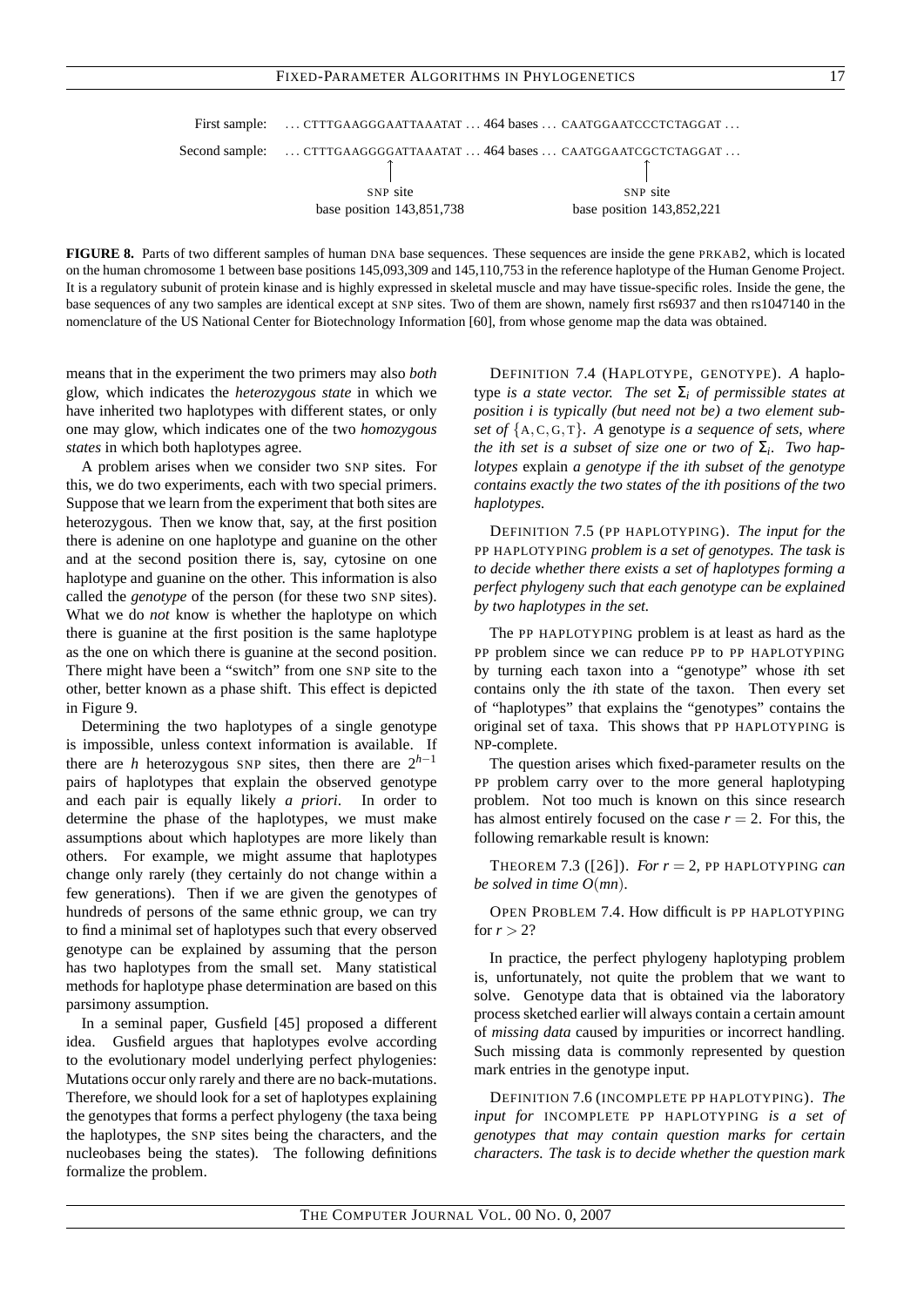

**FIGURE 9.** The haplotype phase determination problem arises when we observe two heterozygous SNP sites in the genotype. In this case, there are two different pairs of haplotypes that explain the observed genotype. The haplotype phase determination problem asks us to decide which explanation is correct.

*entries can be completed in such a way that the resulting set of genotypes is an instance of* PP HAPLOTYPING*.*

The missing entries add yet another level of complexity. This new problem, which is of great practical interest, is (presumably) no longer fixed-parameter tractable with respect to the central parameter *r*. Indeed, the problem is (presumably) not even in XP as the following theorem shows, which was proved independently by Kimmel and Shamir and also by Gramm, Nierhoff, Sharan, and Tantau.

THEOREM 7.5 ([52, 42]). *For every r*  $>$  2, INCOMPLETE PP HAPLOTYPING *is* NP*-complete.*

*Sketch of proof ideas.* The proof in [42] even shows something considerably stronger: The incomplete perfect phylogeny haplotyping problem is still NP-complete for  $r = 2$  if we impose a number of restrictions on the phylogeny, like being a path. The result is proved using a reduction for NOT-ALL-EQUAL-3-SAT.  $\Box$ 

Because of the above result, already for  $r = 2$  we have to look for some new parametrizations if we wish to find a fixed-parameter haplotyping algorithm that can deal with missing data. An obvious parametrizations is to consider the total number *q* of question mark entries in the data.

THEOREM 7.6. *For*  $r = 2$ , INCOMPLETE PP HAPLOTYP-ING *can be solved in time*  $O(3^q \cdot mn)$ *.* 

*Proof.* There are only  $r + {r \choose 2}$  ways in which a question mark can be completed at any given position (namely by *r* different singleton sets and  $\binom{r}{2}$  different two-element sets of states). So we can build all  $(r + r_2)/q$  possible completions and then test for each whether it is an instance for the perfect phylogeny haplotyping problem. For  $r = 2$  we know how to solve this in linear time.  $\Box$ 

OPEN PROBLEM 7.7. How difficult is INCOMPLETE PP HAPLOTYPING for  $r > 2$ ?

Unfortunately, the total number  $q$  of question marks typically is *not* small in practice. Because of this, a different parameter was studied by Gramm et al. in [42], namely the maximal number *c* of question mark entries *per character*. An analysis of publicly available genotype data shows that, typically, this parameter is reasonably small. The second key idea of the paper is to assume that phylogenies are directed and that they are *paths* (no branching occurs, except possibly at the root). At first sight it may seem strange to consider path phylogenies, but in the human genome for around three quarters of the genomic loci one finds genotypes where all SNP sites are heterozygous [80]. The only phylogenies that explain such highly heterozygous genotypes are path phylogenies.

THEOREM 7.8 ( $[42]$ ). *For r* = 2, INCOMPLETE PP PATH HAPLOTYPING *can be solved in time*

$$
O(3^{O(c^2 \cdot 6^c \cdot c!)} \cdot n^2 m^3).
$$

*Sketch of proof ideas.* The algorithm starts with a preprocessing phase in which the input is simplified, quite similar to the way a kernelization works. However, the result of the preprocessing is not a problem kernel and its size still depends on the input size rather than solely on the input parameter. Nevertheless, the preprocessing enables us to run a dynamic program that is built in order of increasing so-called *leaf count ranges*.  $\Box$ 

Currently, an effort is undertaken to implement the algorithm from the above theorem in order to find out whether the algorithm can be applied in practice (it is expected that the algorithm will be more efficient than the worst-case analysis suggests).

OPEN PROBLEM 7.9. How difficult is INCOMPLETE PP PATH HAPLOTYPING for  $r > 2$ ?

THE COMPUTER JOURNAL VOL. 00 NO. 0, 2007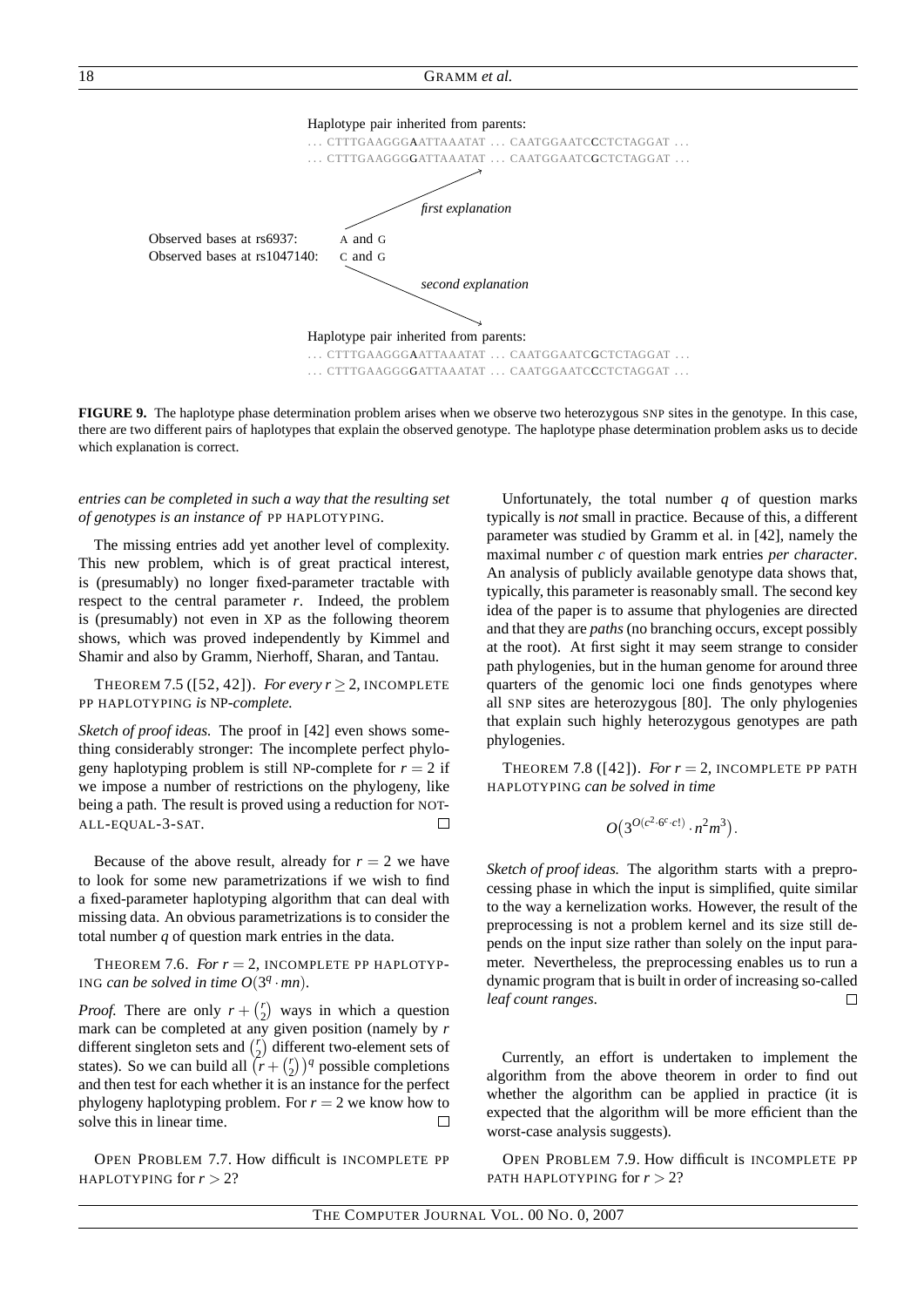OPEN PROBLEM 7.10. Find a fixed-parameter algorithm for INCOMPLETE PP HAPLOTYPING for the parameter *c* (maximum number of ?-entries per column).

## **8. CONCLUSION**

Fixed-parameter algorithms are a valuable tool in phylogenetics. We have seen that phylogenetics abounds in computational problems, many of which are NP-complete. Hence we do not expect that efficient exact algorithms will be available for them in the near future, if ever. However, we also saw that many of the computational problems *can* be solved efficiently and exactly if some of the natural input parameters are reasonably small. Table 3 summarizes how natural input parameters influence the (in)tractability of computational problems in phylogenetics.

In addition to the concrete open problems that we pointed out throughout this survey, in the following we sketch two broader, less concrete prospective directions of future research.

# **8.1. Future Research Field: From Discrete To Stochastic Problems**

The results presented in this survey refer to problem formulations for discrete input objects and discrete optimization criteria. In computational biology there is a general lack of and a need for fixed-parameter results addressing nondiscrete computational problems arising in stochastic analyses. Examples include probabilistic sequence analysis [30] and maximum likelihood analysis.

A concrete stochastic computational problem is the following: The input for MAXIMUM LIKELIHOOD PHYLO-GENY is a character-state matrix and transition probabilities for the transitions between character states. The task is to find a phylogeny with the input taxa at the leaves that has a maximal "likelihood" among all such phylogenies. Intuitively, the likelihood of a phylogeny is the sum of the likelihoods that the character states at the leaves were generated given the labeling of the inner nodes. Computing this likelihood is a non-trivial task itself, see for instance [20, 19, 30] for details. Only recently it has been shown that MAXIMUM LIKELIHOOD PHYLOGENY is NP-hard [20, 19]. It remains open to address this and related problems with appropriate fixed-parameter algorithms.

# **8.2. Future Research Field: From Phylogenetic Trees to Networks**

The basic assumption made in this survey, namely that hypotheses on evolutionary history can be represented by trees, is often inappropriate. Phylogenetic trees cannot explain – among other biological effects – the *recombination* effect, where a genomic sequence is combined from two source sequences by taking a prefix from the first and a suffix from the second sequence. The resulting evolutionary history can no longer be represented by a tree; rather, we must use graphs.

Fixed-parameter algorithms might be particularly useful in the study of these graphs since they are not arbitrary, but "tree-like." They deviate from trees only by a small amount and we propose this extent of deviation (however it is measured) as a natural problem parameter.

There are numerous ways in which we can define "treelikeness"; we just highlight one particular extension of perfect phylogenies to networks. A *phylogenetic network* is a directed acyclic graph whose nodes have in-degree 0 (the root node), in-degree 1 ("regular" inner nodes of a phylogeny), or in-degree 2 (the recombination nodes) together with a labeling function that assigns character-state vectors to the nodes. A "perfect" phylogenetic network is defined the same way as a perfect phylogeny, but with an additional rule for recombination nodes: We can split the character-state vector label of recombination nodes into two parts such that the first part is a prefix of the label of one of the parent nodes and the second part is a suffix of the label of the other parent node. The number of recombination nodes is a measure of the network's deviation from being a tree. The computational problem is now to find a phylogenetic network for a given set of taxa that minimizes the number of recombination nodes. This problem is NP-complete [76], but it is open whether it is fixed-parameter tractable with respect to the number of recombination nodes. A partial answer was given by Gusfield et al. [47, 46] who show that the problem can be solved efficiently for  $r = 2$  if we restrict the phylogenetic networks to so-called *galled trees*. In another direction, the computational problem of finding a phylogenetic network of maximum parsimony is studied in [59] and shown to be fixed-parameter tractable. Many of the problems addressed in this survey can be extended to phylogenetic networks, but almost all of the resulting problems are open.

Concluding this paper, we invite the reader to dive into the presented field, to follow the pointers to literature, to pick up open problems, and to come up with exciting new or improved fixed-parameter algorithms.

## **REFERENCES**

- [1] Richa Agarwala and David Fernández-Baca. A polynomialtime algorithm for the perfect phylogeny problem when the number of character states is fixed. *SIAM Journal on Computing*, 23(6):1216–1224, 1994.
- [2] Richa Agarwala and David Fernández-Baca. Simple algorithms for perfect phylogeny and triangulating colored graphs. *International Journal of Foundations of Computer Science*, 7(1):11–21, 1996.
- [3] Alfred V. Aho, Yehoshua Sagiv, Thomas G. Szymansk, and Jeffrey D. Ullman. Inferring a tree from lowest common ancestors with an application to the optimization of relational expressions. *SIAM Journal on Computing*, 10(3):405–421, 1981.
- [4] Benjamin L. Allen and Mike Steel. Subtree transfer operations and their induced metrics on evolutionary trees. *Annals of Combinatorics*, 5:1–13, 2001.
- [5] Nina Amenta, Frederick Clarke, and Katherine St. John. A linear-time majority tree algorithm. In *Proceedings of the*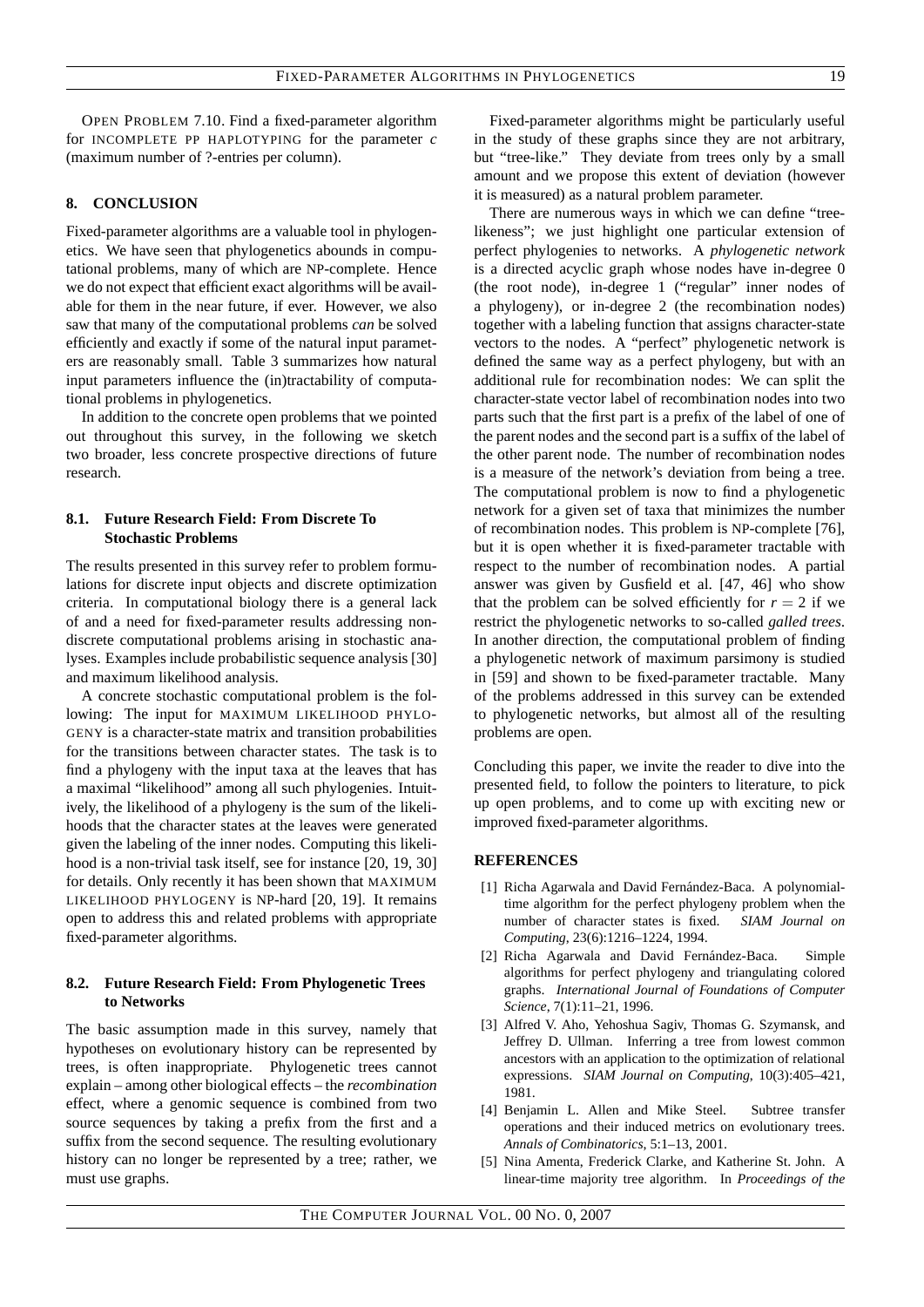| Parameter(s)                                            | Problem                                                                                                                                                                                                                                                                                                                                        | Complexity                                                                                                                                                                                                                                                |
|---------------------------------------------------------|------------------------------------------------------------------------------------------------------------------------------------------------------------------------------------------------------------------------------------------------------------------------------------------------------------------------------------------------|-----------------------------------------------------------------------------------------------------------------------------------------------------------------------------------------------------------------------------------------------------------|
| number of taxa $(n)$                                    | PP                                                                                                                                                                                                                                                                                                                                             | $\in$ FPT                                                                                                                                                                                                                                                 |
| characters $(m)$                                        | PP                                                                                                                                                                                                                                                                                                                                             | $\in$ XP and<br>$W[t]$ -hard for all t                                                                                                                                                                                                                    |
| states per<br>character $(r)$                           | PP<br>PP BY TAXA REMOVAL<br>TP BY TAXA REMOVAL<br>PP BY CHARACTER REMOVAL<br>TP BY CHARACTER REMOVAL<br>PP BY RECOLORING<br>TP BY RECOLORING<br>PHYLOGENETIC PENALTY MINIMIZATION<br>PHYLOGENETIC NUMBER MINIMIZATION<br>PHYLOGENETIC BAD STATES MINIMIZATION<br>PP HAPLOTYPING<br>INCOMPLETE PP HAPLOTYPING<br>INCOMPLETE PP PATH HAPLOTYPING | $\in$ FPT<br>$\notin$ XP, unless P = NP<br>$\notin$ XP, unless P = NP<br>$\notin$ XP, unless P = NP<br>$\in$ FPT (trivially)<br>open<br>open<br>$\in$ FPT for fixed p<br>open<br>open<br>open<br>$\notin$ XP, unless P = NP<br>$\notin$ XP, unless P = NP |
| removals $(k)$ of taxa                                  | PP BY TAXA REMOVAL<br>TP BY TAXA REMOVAL<br>MAXIMUM AGREEMENT SUBTREE                                                                                                                                                                                                                                                                          | $\in$ FPT for $r = 2$<br>$\in$ XP, otherwise open<br>$\in$ FPT                                                                                                                                                                                            |
| of characters                                           | PP BY CHARACTER REMOVAL<br>TP BY CHARACTER REMOVAL                                                                                                                                                                                                                                                                                             | $\in$ FPT for $r = 2$<br>$\in$ FPT (trivially)                                                                                                                                                                                                            |
| of trees                                                | <b>CUP BY TREE REMOVAL</b><br>MINIMUM QUARTET INCONSISTENCY                                                                                                                                                                                                                                                                                    | $\notin$ XP, unless P = NP<br>$\in$ FPT                                                                                                                                                                                                                   |
| bad states $(b)$                                        | TP BY RECOLORING                                                                                                                                                                                                                                                                                                                               | $\in$ FPT                                                                                                                                                                                                                                                 |
| state changes $(k)$<br>state changes and $r(k,r)$       | TP BY RECOLORING<br>PP BY RECOLORING<br>PP BY RECOLORING                                                                                                                                                                                                                                                                                       | $\in$ XP, otherwise open<br>open<br>$\in$ XP, otherwise open                                                                                                                                                                                              |
| penalty $(p)$                                           | PHYLOGENETIC NUMBER MINIMIZATION<br>PHYLOGENETIC BAD STATES MINIMIZATION<br>PHYLOGENETIC PENALTY MINIMIZATION<br>PHYLOGENETIC PENALTY MINIMIZATION                                                                                                                                                                                             | $\notin$ XP, unless P = NP<br>$\notin$ XP, unless P = NP<br>$\notin$ XP, unless P = NP<br>$\in$ FPT for $r = 2$                                                                                                                                           |
| penalty and $r(p,r)$                                    | PHYLOGENETIC PENALTY MINIMIZATION                                                                                                                                                                                                                                                                                                              | $\in$ XP, otherwise open                                                                                                                                                                                                                                  |
| distance $(d)$                                          | NNI DISTANCE<br>SPR DISTANCE<br>TBR DISTANCE<br>CROSSING DISTANCE                                                                                                                                                                                                                                                                              | $\in$ XP, otherwise open<br>$\in$ XP, otherwise open<br>$\in$ FPT<br>$\in$ FPT                                                                                                                                                                            |
| number of trees $(t)$                                   | <b>CUP</b><br>MAXIMUM AGREEMENT SUBTREE                                                                                                                                                                                                                                                                                                        | $\in$ FPT<br>$\notin$ XP, unless P = NP                                                                                                                                                                                                                   |
| maximum node degree $(d)$                               | MAXIMUM AGREEMENT SUBTREE                                                                                                                                                                                                                                                                                                                      | $\in$ FPT                                                                                                                                                                                                                                                 |
| substring length and $r(r, l)$                          | SUBSTRING PARSIMONY<br>SUBSTRING PARSIMONY WITH LOSSES                                                                                                                                                                                                                                                                                         | $\in$ FPT<br>$\in$ FPT                                                                                                                                                                                                                                    |
| ?-entries in matrix $(q)$<br>?-entries per column $(c)$ | INCOMPLETE PP HAPLOTYPING<br>INCOMPLETE PP PATH HAPLOTYPING                                                                                                                                                                                                                                                                                    | $\in$ FPT for $r = 2$<br>$\in$ FPT for $r = 2$                                                                                                                                                                                                            |

**TABLE 3.** Summary of the results on the fixed-parameter tractability of the surveyed problems, sorted according to parameters. The abbreviation TP stands for TREE PERFECTION. The "(trivially)" indicates that the problem can be solved in polynomial time, regardless of the parameter.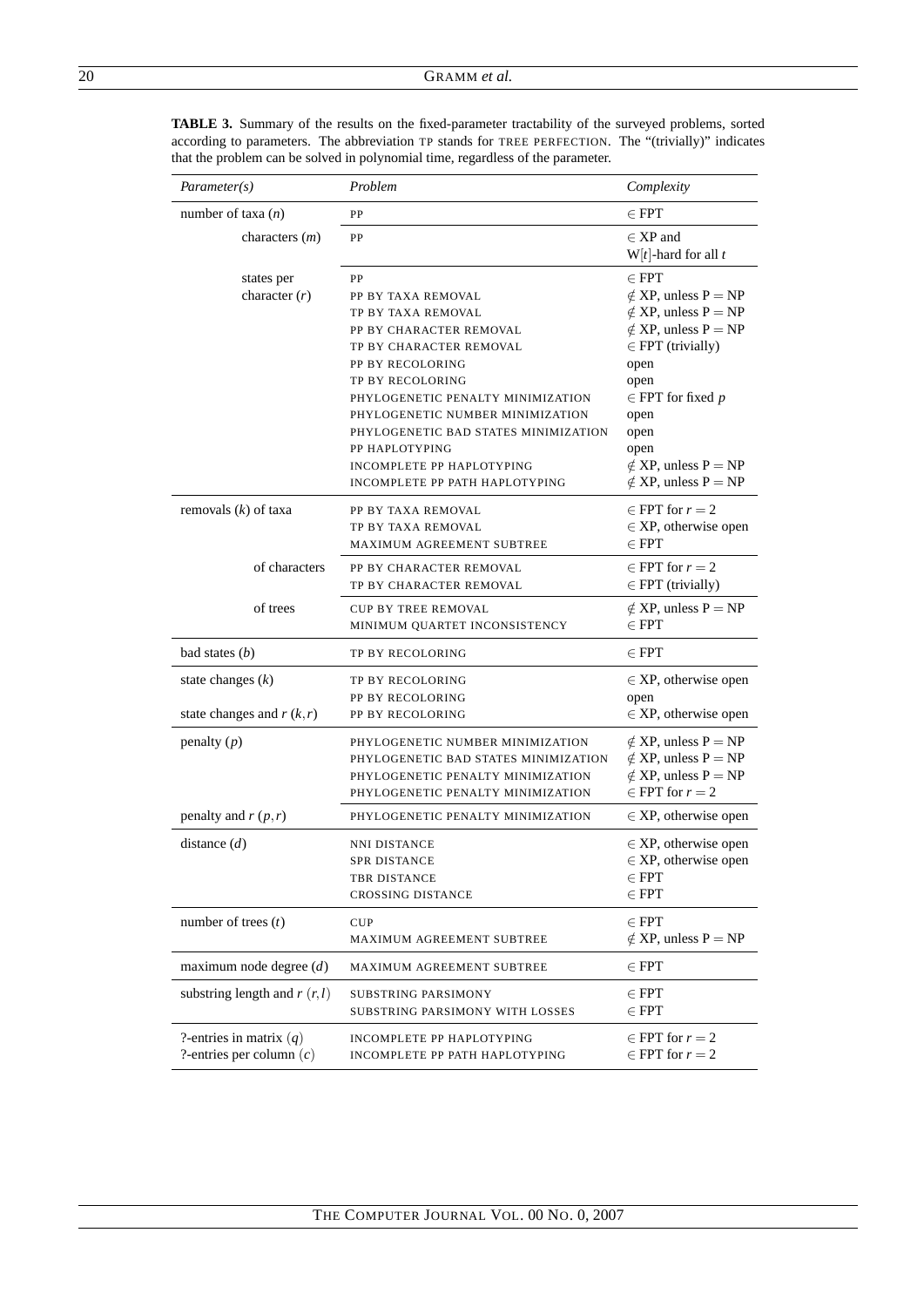*Third Workshop on Algorithms in Bioinformatics (WABI)*, volume 2812 of *Lecture Notes in Computer Science*, pages 216–227. Springer-Verlag, 2003.

- [6] Amihood Amir and Dmitry Keselman. Maximum agreement subtree in a set of evolutionary trees: metrics and efficient algorithm. *SIAM Journal on Computing*, 26(6):1656–1669, 1997.
- [7] Jan O. Andersson, W. Ford Doolittle, and Camilla L. Nesbø. Are there bugs in our genome? *Science*, 292(5523):1848– 1850, 2001.
- [8] Bernard R. Baum. Combining trees as a way of combining data sets for phylogenetic inference, and the desirability of combining gene trees. *Taxon*, 41:3–10, 1992.
- [9] Vincent Berry and François Nicolas. Improved parametrized complexity of maximum agreement subtree and maximum compatible tree problems. *IEEE/ACM Transactions on Computational Biology and Bioinformatics*, 3(3):289–302, 2006.
- [10] Olaf Bininda-Emonds, editor. *Phylogenetic Supertrees*. Kluwer Academic Publishers, 2004.
- [11] Mathieu Blanchette, Benno Schwikowski, and Martin Tompa. Algorithms for phylogenetic footprinting. *Journal of Computational Biology*, 9(2):211–223, 2002.
- [12] Guy E. Blelloch, Kedar Dhamdhere, Eran Halperin, R. Ravi, Russel Schwartz, and Srinath Sridhar. Fixedparameter tractability of binary near-perfect phylogenetic tree reconstruction. In *Proceedings of the 33rd International Colloquium on Automata, Languages and Programming (ICALP)*, volume 4051 of *Lecture Notes in Computer Science*, pages 667–678, 2006.
- [13] Hans L. Bodlaender. A linear-time algorithm for finding tree-decompositions of small treewidth. *SIAM Journal on Computing*, 25(6):1305–1317, 1996.
- [14] Hans L. Bodlaender, Michael R. Fellows, Michael T. Hallett, H. Todd Wareham, and Tandy J. Warnow. The hardness of perfect phylogeny, feasible register assignment and other problems on thin colored graphs. *Theoretical Computer Science*, 244(1–2):167–188, 2000.
- [15] Hans L. Bodlaender, Michael R. Fellows, and Tandy Warnow. Two strikes against perfect phylogeny. In *Proceedings of the 19th International Colloquium on Automata, Languages and Programming (ICALP)*, volume 623 of *Lecture Notes in Computer Science*, pages 273–283. Springer-Verlag, 1992.
- [16] David Bryant and Jens Lagergren. Compatibility of unrooted trees is FPT. *Theoretical Computer Science*, 351:296–302, 2006.
- [17] Duhong Chen, L. Diao, Oliver Eulenstein, David Fernández-Baca, and Mike J. Sanderson. Flipping: A supertree construction method. In *Bioconsensus*, volume 61 of *DIMACS: Series in Discrete Mathematics and Theoretical Computer Sciences*, pages 135–160. AMS Press, 2003.
- [18] Jianer Chen, Iyad A. Kanj, and Weijia Jia. Vertex cover: Further observations and further improvements. *Journal of Algorithms*, 41(2):280–301, 2001.
- [19] Benny Chor and Tamir Tuller. Maximum likelihood of evolutionary trees: Hardness and approximation. *Bioinformatics*, 21(Supp. 1):97–106, 2005. Proceedings of the 13th International Conference on Intelligent Systems for Molecular Biology (ISBM).
- [20] Benny Chor and Tamir Tuller. Maximum likelihood of evolutionary trees is hard. In *Proceedings of the Ninth Annual International Conference on Research in Computational*

*Molecular Biology (RECOMB)*, volume 3500 of *Lecture Notes in Computer Science*, pages 296–310, 2005.

- [21] Bruno Courcelle. The monadic second-order logic of graphs I. Recognizable sets of finite graphs. *Information and Computation*, 85(1):12–75, 1990.
- [22] Karel Culik II and Derick Wood. A note on some tree similarity measures. *Information Processing Letters*, 15:39– 42, 1982.
- [23] Charles Darwin. *On the Origin of Species by Means of Natural Selection*. Murray, London, 1859.
- [24] Bhaskar DasGupta, Xin He, Tao Jiang, Ming Li, John Tromp, Lusheng Wang, and Louxin Zhang. *Handbook of Combinatorial Optimization*, chapter Computing Distances between Evolutionary Trees, pages 35–76. Kluwer Academic Publishers, 1998.
- [25] Bhaskar DasGupta, Xin He, Tao Jiang, Ming Li, John Tromp, and Louxin Zhang. On computing the nearest neighbor interchange distance. In *Discrete Mathematical Problems with Medical Applications*, volume 55 of *DIMACS Series in Discrete Mathematics and Theoretical Computer Science*, pages 125–143. AMS Press, 2000.
- [26] Zhihong Ding, Vladimir Filkov, and Dan Gusfield. A lineartime algorithm for the perfect phylogeny haplotyping (PPH) problem. In *Proceedings of the Ninth Annual International Conference on Research in Computational Molecular Biology (RECOMB)*, volume 3500 of *Lecture Notes in Computer Science*, pages 585–600. Springer-Verlag, 2005.
- [27] Rodnew G. Downey and Michael R. Fellows. *Parameterized Complexity*. Springer-Verlag, 1999.
- [28] Jeff Doyle. Gene trees and species trees: Molecular systematics as one-character taxonomy. *Systematic Botany*, 17:144–163, 1992.
- [29] Andreas Dress and Michael Steel. Convex tree realizations of partitions. *Applied Mathematical Letters*, 5(3):3–6, 1992.
- [30] Richard Durbin, Sean S. Eddy, Anders Krogh, and Graeme Mitchison. *Biological Sequence Analysis – Probabilistic Models of Proteins and Nucleic Acids*. Cambridge University Press, 1998.
- [31] G. F. Estabrook, C. S. Johnson, Jr. and Fred R. McMorris. An idealized concept of the true cladistic character. *Mathematical Biosciences*, 23(5):263–272, 1975.
- [32] Martin Farach, Teresa M. Przytycka, and Mikkel Thorup. On the agreement of many trees. *Information Processing Letters*, 55(6):297–301, 1995.
- [33] Edward J. Feil, Edward C. Holmes, Debra E. Bessen, and 12 co-authors. Recombination within natural populations of pathogenic bacteria: short-term empirical estimates and long-term phylogenetic consequences. *Proceedings of the National Academy of Science of the USA*, 98:182–187, 2001.
- [34] Joseph Felsenstein. *Inferring Phylogenies*. Sinauer Associates, 2004.
- [35] David Fernández-Baca and Jens Lagergren. A polynomialtime algorithm for near-perfect phylogeny. *SIAM Journal on Computing*, 32(5):1115–1127, 2003.
- [36] Henning Fernau. A top-down approach to search trees: Improved algorithmics for 3-hitting set. Technical Report TR04-073, Electronic Colloquium of Computational Complexity (ECCC), 2004.
- [37] Henning Fernau, Michael Kaufmann, and Mathias Poths. Comparing trees via crossing minimization. In *Proceedings of the 25th Conference on Foundations of Software Technology and Theoretical Computer Science (FSTTCS)*, volume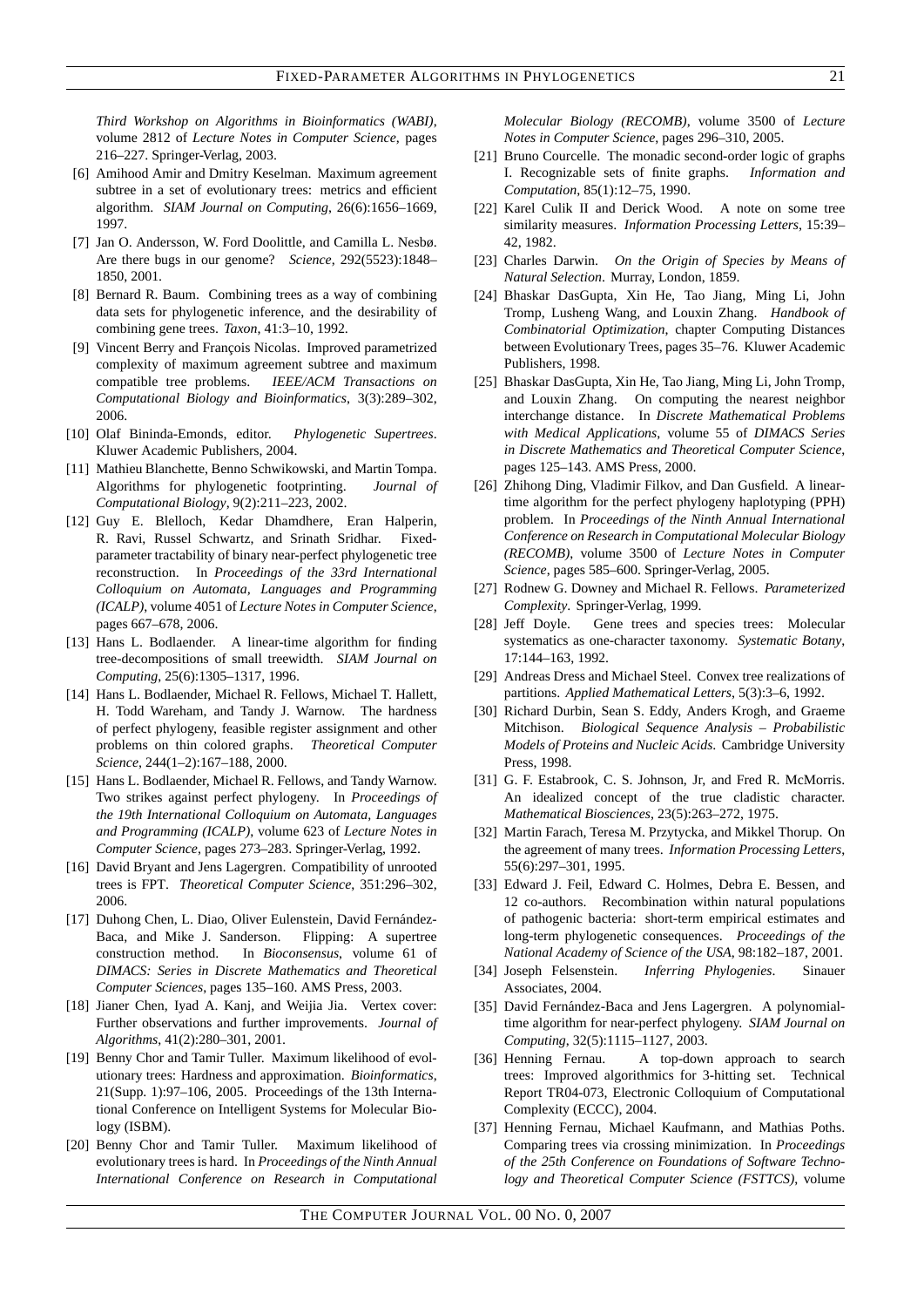3821 of *Lecture Notes in Computer Science*, pages 457–469. Springer-Verlag, 2005.

- [38] J. Peter Gogarten, W. Ford Doolittle, and Jeffrey G. Lawrence. Prokaryotic evolution in light of gene transfer. *Molecular Biology and Evolution*, 19(2):2226–2238, 2002.
- [39] Leslie Ann Goldberg, Paul W. Goldberg, Cindy Phillips, Z. Sweedyk, and Tandy Warnow. Minimizing phylogenetic number to find good evolutionary trees. *Discrete Applied Mathematics*, 71(1-3):111–136, 1996.
- [40] Allan D. Gordon. Consensus supertrees: the synthesis of rooted trees containing overlapping sets of labeled leaves. *Journal of Classification*, 3:31–39, 1986.
- [41] Jens Gramm and Rolf Niedermeier. A fixed-parameter algorithm for Minimum Quartet Inconsistency. *Journal of Computer and System Sciences*, 67(4):723–741, 2003.
- [42] Jens Gramm, Till Nierhoff, Till Tantau, and Roded Sharan. Haplotyping with missing data via perfect path phylogenies. *Discrete Applied Mathematics*, 155:788–805, 2007.
- [43] Dan Gusfield. Efficient algorithms for inferring evolutionary trees. *Networks*, 21:19–28, 1991.
- [44] Dan Gusfield. *Algorithm on Strings, Trees, and Sequences: Computer Science and Computational Biology*. Cambridge University Press, 1997.
- [45] Dan Gusfield. Haplotyping as perfect phylogeny: Conceptual framework and efficient solutions. In *Proceedings of the Sixth Annual International Conference on Computational Molecular Biology (RECOMB)*, pages 166–75. ACM Press, 2002.
- [46] Dan Gusfield. Optimal, efficient reconstruction of root-unknown phylogenetic networks with constrained and structured recombination. *Journal of Computer and System Sciences*, 70:381–398, 2005.
- [47] Dan Gusfield, Satish Eddhu, and Charles Langley. Optimal, efficient reconstruction of phylogenetic networks with constrained recombination. *Journal of Computer and System Sciences*, 2(1):173–213, 2004.
- [48] Jotun Hein, Tao Jiang, Lusheng Wang, and Kaizhong Zhang. On the complexity of comparing evolutionary trees. *Discrete and Applied Mathematics*, 71(1-3):153–169, 1996.
- [49] Thomas R. Holtz, Jr. The phylogenetic position of the Tyrannosauridae: implications for theropod systematics. *Journal of Paleontology*, 68:1100–1117, 1994.
- [50] Sampath Kannan and Tandy Warnow. Inferring evolutionary history from dna sequences. *SIAM Journal on Computing*, 23(3):713–737, 1994.
- [51] Sampath Kannan and Tandy Warnow. A fast algorithm for the computation and enumeration of perfect phylogenies. *SIAM Journal on Computing*, 26(6):1749–1763, 1997.
- [52] Gad Kimmel and Ron Shamir. The incomplete perfect phylogeny haplotype problem. *Journal of Bioinformatics and Computational Biology*, 3(2):359–384, 2005.
- [53] A. G. Kluge. A concern for evidence and a phylogenetic hypothesis of relationships among *epicrates* (boidæ, serpents). *Systematic Zoology*, 38:7–25, 1989.
- [54] E. S. Lander, M. Linton, B. Birren, and 252 others (International Human Genome Sequencing Consortium). Initial sequencing and analysis of the human genome. *Nature*, 409(6822):860–921, 2001.
- [55] Alexandru Mateescu and Arto Salomaa. *Handbook of Formal Languages*, volume 1, chapter Formal Languages: an Introduction and a Synopsis. Springer-Verlag, 1997.
- [56] Fred R. McMorris, Tandy J. Warnow, and Thomas Wimer. Triangulating vertex colored graphs. In *Proceedings of the Fourth Symposium on Discrete Algorithms (SODA)*, pages 120–127, Philadelphia, Pennsylvania, USA, 1993. SIAM Press.
- [57] Christopher A. Meacham. Theoretical and computational considerations of the compatibility of qualitative taxonomic characters. *Nato ASI series*, volume G1 on Numercal Taxonomy, 1983.
- [58] Shlomo Moran and Sagi Snir. Convex recolorings of phylogenetic trees: Definitions, hardness results and algorithms. In *Proceedings of the Ninth Workshop on Algorithms and Data Structures (WADS)*, volume 3608 of *Lecture Notes in Computer Science*, pages 218–232. Springer-Verlag, 2005.
- [59] L. Nakhleh, G. Jin, F. Zhao, and J. Mellor-Crummey. Reconstructing phylogenetic networks using maximum parsimony. In *Proceedings of the Fourth Fourth International IEEE Computer Society Computational Systems Bioinformatics Conference*, pages 93–102. IEEE Computer Society Press, 2005.
- [60] National center of biotechnology information of the united states. http://www.ncbi.nlm.nih.gov/. Accessed on March 21, 2006.
- [61] Rolf Niedermeier. *Invitation to Fixed-Parameter Algorithms*. Oxford University Press, 2006.
- [62] Rolf Niedermeier and Peter Rossmanith. An efficient fixedparameter algorithm for 3-hitting set. *Journal of Discrete Algorithms*, 1(1):89–102, 2003.
- [63] R. D. M. Page and E. C. Holmes, editors. *Molecular Evolution – A Phylogenetic Approach*. Blackwell Science, 1998.
- [64] B. P. Pérez-Moreno, J. L. Sanz, J. Sudre, and B. Sigé. A theropod dinosaur from the lower cretaceous of southern France. *Revue de Paleobiologie ´* , 7:173–188, 1993.
- [65] Hervé Philippe and Christophe J. Douady. Horizontal gene transfer and phylogenetics. *Current Opinion in Microbiology*, 6:498–505, 2003.
- [66] Davide Pisani, Adam M. Yates, Max C. Langer, , and Michael J. Benton. A genus-level supertree of the Dinosauria. *Proceedings of the Royal Society London, Series B*, 269:915– 921, 2006.
- [67] Mark Ragan. Phylogenetic inference based on matrix representation of trees. *Molecular Phylogenetics and Evolution*, 1:53–58, 1992.
- [68] David F. Robinson. Comparison of labeled trees with valency three. *Journal of Combinatorial Theory, Series B*, 11(2):105– 119, 1971.
- [69] Steven L. Salzberg, Owen White, Jeremy Peterson, and Jonathan A. Eisen. Microbial genes in the human genome: Lateral transfer or gene loss. *Science*, 292:1903–1906, 2001.
- [70] M. J. Sanderson, A. Purvis, and C. Henze. Phylogenetic supertrees: Assembling the tree of life. *Trends in Ecology and Evolution*, 13:105–109, 1998.
- [71] Charles Semple and Mike Steel. *Phylogenetics*. Oxford University Press, 2003.
- [72] Vincent S. Smith. Avian louse phylogeny (phthiraptera: Ischnocera): a cladistic study based on morphology. *Zoological Journal of the Linnean Society*, 132:81–144, 2001.
- [73] Michael Steel. The complexity of reconstructing trees from qualitative characters and subtrees. *Journal of Classification*, 9:91–116, 1992.